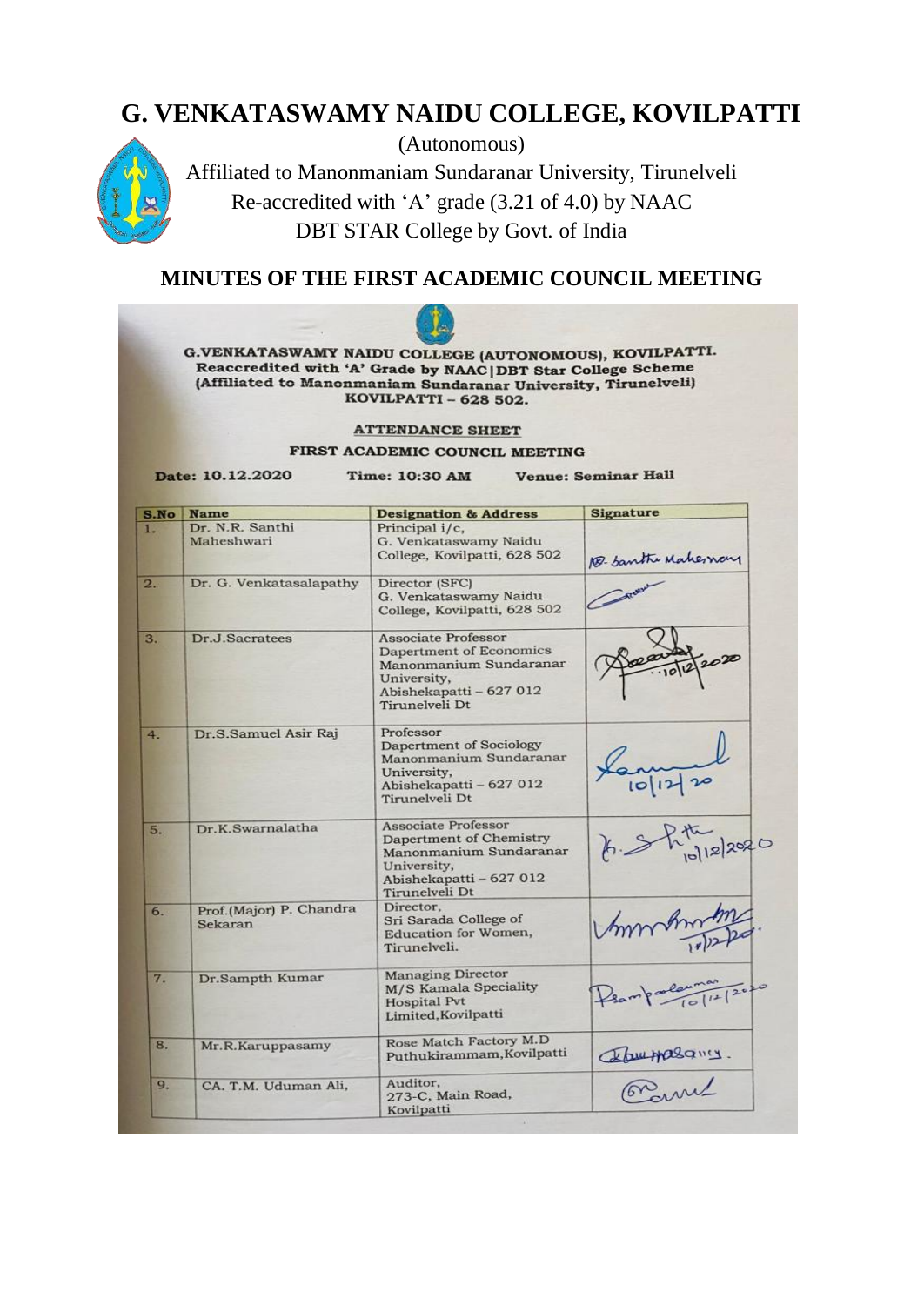

# G.VENKATASWAMY NAIDU COLLEGE (AUTONOMOUS), KOVILPATTI. Reaccredited with 'A' Grade by NAAC|DBT Star College Scheme<br>(Affiliated to Manonmaniam Sundaranar University, Tirunelveli) KOVILPATTI - 628 502.

#### **ATTENDANCE SHEET**

#### FIRST ACADEMIC COUNCIL MEETING

| S.No | <b>Name</b>           | <b>Designation &amp; Address</b>                                       | Signature              |
|------|-----------------------|------------------------------------------------------------------------|------------------------|
| 10.  | Dr. M. Subbulakshmi   | Associate Professor,<br><b>Department of Mathematics</b>               |                        |
| 11.  | Mrs.P.Chithraleka     | Assistant Professor,<br><b>Department of Physics</b>                   |                        |
| 12.  | Dr.B.Umadevi          | Associate Professor & Head,<br>Department of Chemistry                 |                        |
| 13.  | Dr.B.Makeskumar       | Assistant Professor & Head,<br>Department of Botany                    |                        |
| 14.  | Dr. P. Kumar          | Assistant Professor,<br>Department of Zoology                          |                        |
| 15.  | Dr.B.N.Prathibha      | Assistant Professor & Head,<br>Department of Computer<br>Science       | $\frac{1}{10}$ 12/2020 |
| 16.  | Mrs.R.Manimegalai     | Assistant Professor & Head,<br><b>Department of Electronics</b>        |                        |
| 17.  | Mr.S.Sivasankar       | Assistant Professor & Head,<br>Department of BBA                       |                        |
| 18.  | Mrs.V.Santhanalakshmi | Assistant Professor & Head,<br>Department of CD&F                      | segnthe 10)            |
| 19.  | Mrs.R.Veeralakshmi    | Assistant Professor & Head,<br>Department of Information<br>Technology |                        |
| 20.  | Dr.R.Vishnupriya      | Assistant Professor & Head,<br><b>Department of Commerce</b>           |                        |
| 21.  | Mrs.G.Kameshwari      | Assistant Professor & Head,<br>Department of English                   | G. Kayash              |
| 22.  | Mr.R.Sockrates        | Assistant Professor & Head,<br>Department of B.Com(PA)                 |                        |
| 23.  | Dr.T.Saradhadevi      | Assistant Professor & Head,<br>Department of Statistic                 | $5$ $a$ th $12$ /2020  |
| 24.  | Mr.S.Thangamariappan  | Assistant Professor & Head,<br>Department of Tamil                     |                        |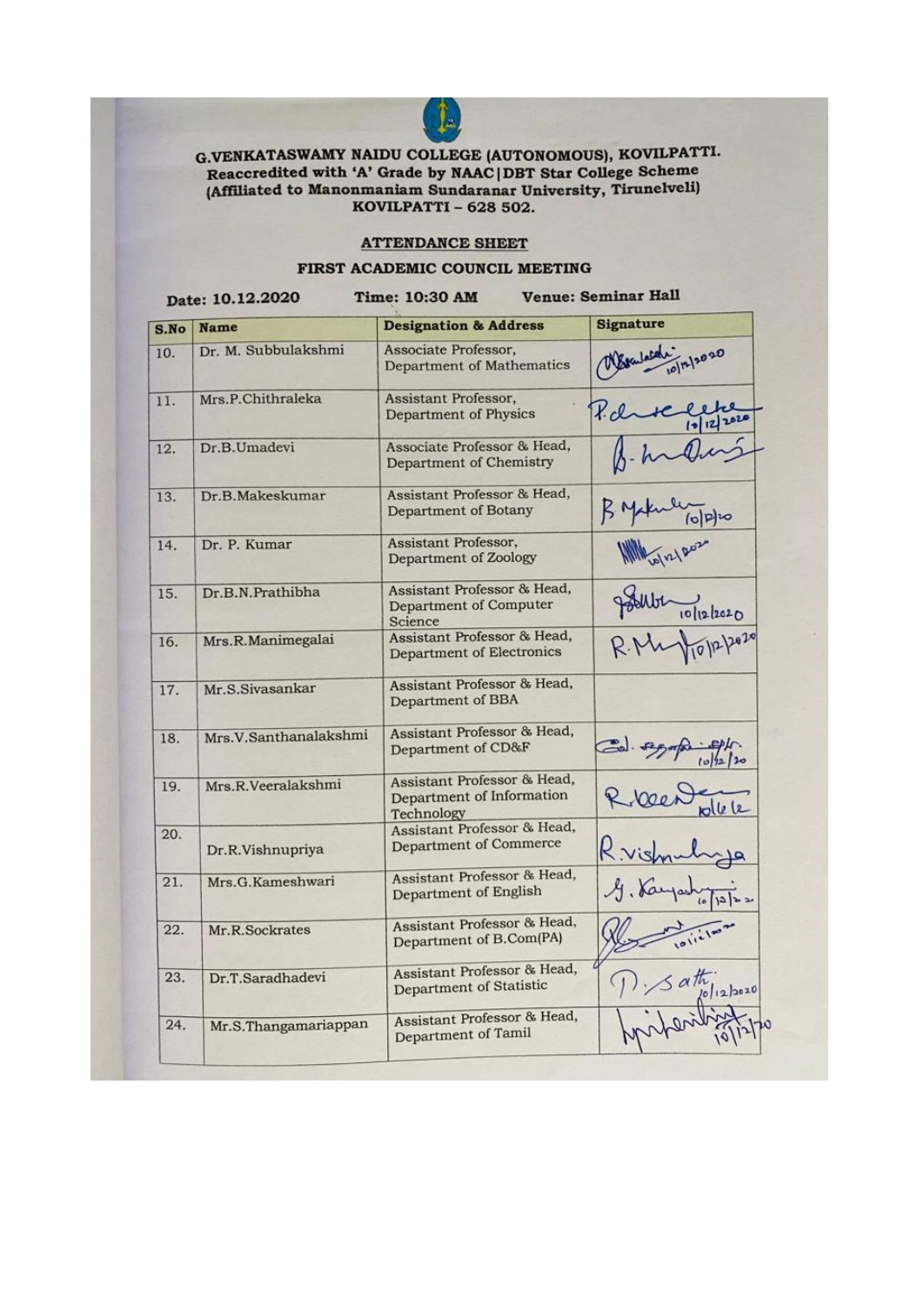

# G.VENKATASWAMY NAIDU COLLEGE (AUTONOMOUS), KOVILPATTI.<br>Reaccredited with 'A' Grade by NAAC | DBT Star College Scheme<br>(Affiliated to Manonmaniam Sundaranar University, Tirunelveli)<br>KOVILPATTI – 628 502.

#### **ATTENDANCE SHEET**

#### FIRST ACADEMIC COUNCIL MEETING

| Date: 10.12.2020 |                               | Time: 10:30 AM<br>Venue: Seminar Hall             |                  |
|------------------|-------------------------------|---------------------------------------------------|------------------|
| S.No             | <b>Name</b>                   | <b>Designation &amp; Address</b>                  | <b>Signature</b> |
| 25.              | Dr. A. Pandiarani             | Associate Professor of<br><b>Mathematics</b>      | fradian.         |
| 26.              | Mr. R. Venkatesan             | Associate Professor of<br>Chemistry               | Run              |
| 27.              | Mrs.D.Jeyabharathi            | Assistant Professor of<br><b>Computer Science</b> | Denyti           |
| 28.              | Dr. R. Saravana<br>Selvakumar | Assistant Professor of English                    | pownas           |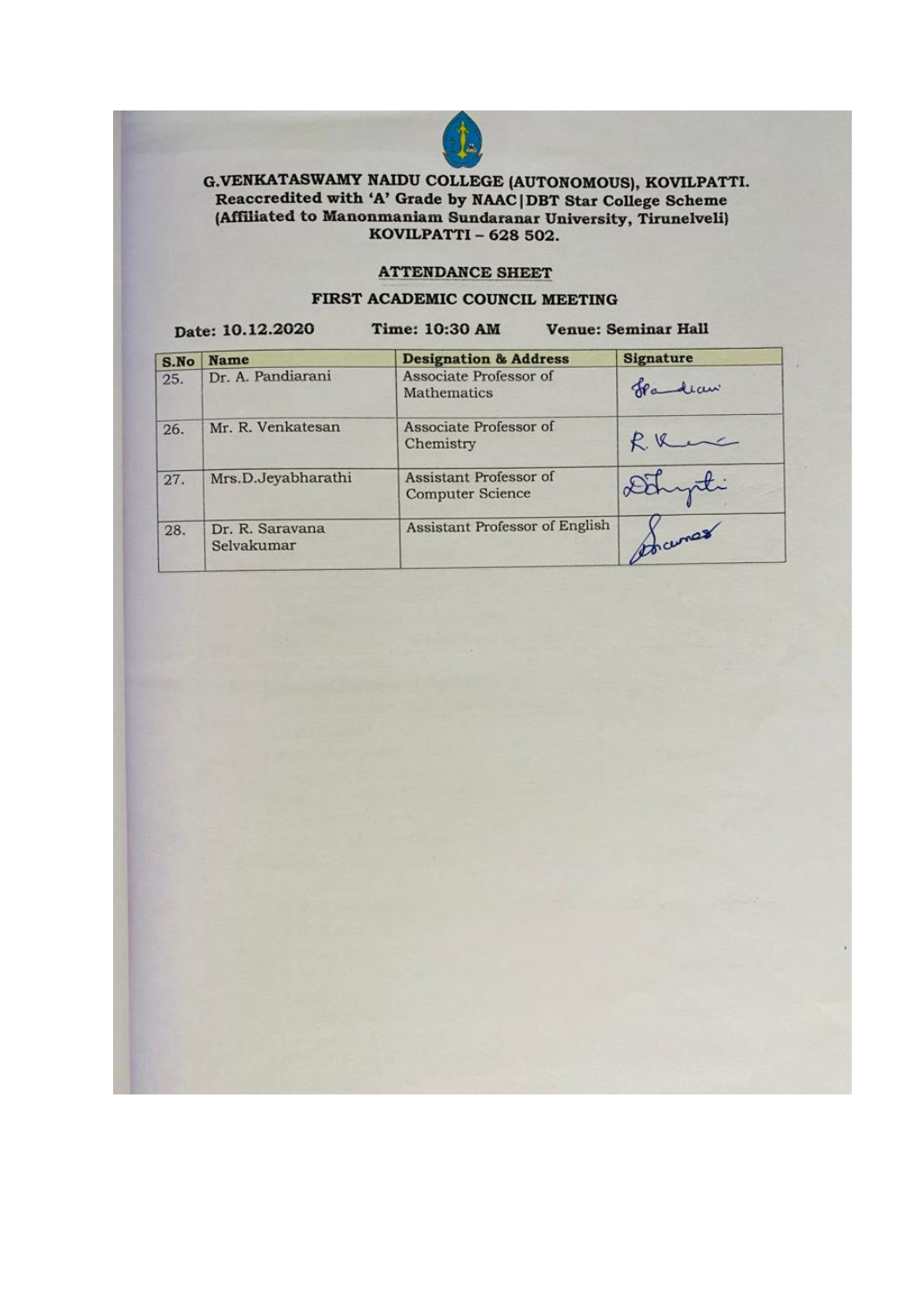#### **Leave of Absence**

Mr.S.Sivasankar

**1.** Head & Assistant Professor Department of BBA **Member**

### **Agenda**

Welcome the Academic Council Members

A Brief Note on the Strides of the College

- 1. To approve the syllabi for **Part: I Tamil** Language course for first & second semester for the students admitted in all Under Graduate Programmes and branches during the Academic Year 2020-21 and onwards.
- 2. To approve the adoption of the syllabi given by Manonmaniam Sundaranar University, Tirunelveli, **for Part I- Other than Tamil - Language course** for the first & the second semester for the Students admitted in all Under Graduate Programmes and branches during the Academic Year 2020-21 and onwards
- 3. (a) To approve the syllabi for **English (Part – II)** for semester I and Semester for the students admitted in all Under Graduate Programmes and branches from the Academic Year 2020 -2021 and onwards.

(b) To approve the course scheme for all the six semesters and the syllabi for the first & the second semester courses (subjects) for the students admitted in **B.A., English** Programme from the Academic Year 2020 -2021 and onwards.

(c) To approve the course scheme for all the four semesters and the syllabi for the first & the second semester courses (subjects) for the students admitted in **M.A., English** Programme from the Academic Year 2020 -2021 and onwards.

- 4. (a) To approve the course scheme for all the six semesters and the syllabi for the first & second semester courses (subjects) for the students admitted in **B.Com** Programme from the Academic Year 2020 -2021 and onwards.
	- (b) To approve the course scheme for all the four semesters and the syllabi for first & second semester courses (subjects) for the students admitted in **M.Com** Programme from the Academic Year 2020 -2021 and onwards.
	- (c) To approve the course scheme for all the two semesters and the syllabi for first  $\&$ second semester courses (subjects) for the students admitted in **M.Phil. Commerce** Programme from the Academic Year 2020 -2021 and onwards.
- 5. To approve the course scheme for all the six semesters and the syllabi for first & second semester courses (subjects) for the students admitted in **B.Com – Professional Accounting** Programme from the Academic Year 2020 -2021 and onwards.
- 6. To approve the course scheme for all the six semesters and the syllabi for first & second semester courses (subjects) for the students admitted in **B.B.A** Programme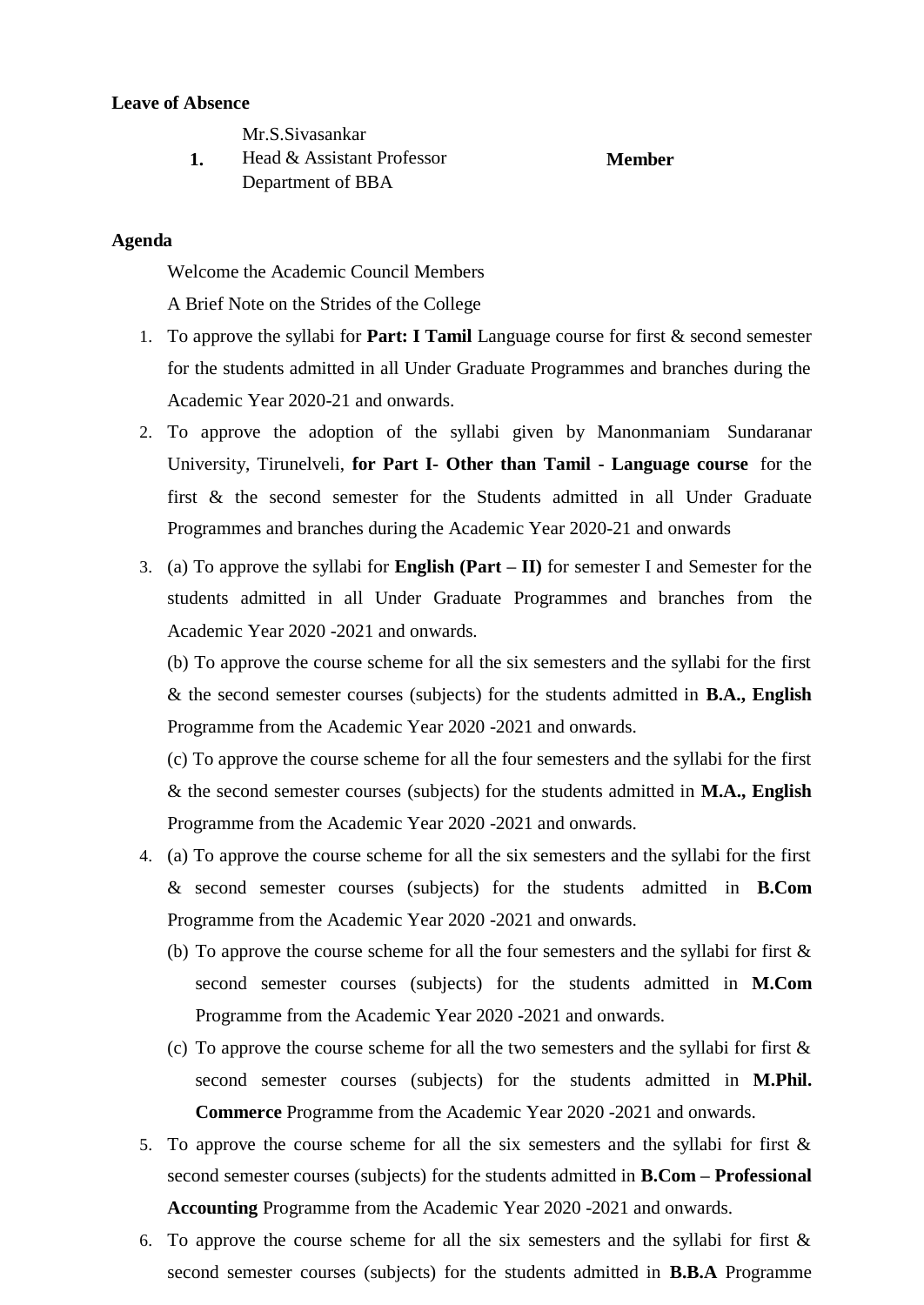from the Academic Year 2020 -2021 and onwards.

7. (a) To approve the course scheme for all the six semesters and the syllabi for the first & second semester courses (subjects) for the students admitted in **B.Sc. Mathematics** Programme from the Academic Year 2020 -2021 and onwards.

(b) To approve the course scheme for all the four semesters and the syllabi for the first & the second semester courses (subjects) for the students admitted in **M.Sc., Mathematics** Programme from the Academic Year 2020 -2021 and onwards.

- 8. To approve the course scheme for all the six semesters and the syllabi for first & second semester courses (subjects) for the students admitted in **B.Sc., Physics** Programme from the Academic Year 2020 -2021 and onwards.
- 9. To approve the course scheme for all the six semesters and the syllabi for first & second semester courses (subjects) for the students admitted in **B.Sc., Chemistry** Programme from the Academic Year 2020 -2021 and onwards.
- 10. (a) To approve the course scheme for all the six semesters and the syllabi for the first & second semester courses (subjects) for the students admitted in **B.Sc., Botany** Programme from the Academic Year 2020 -2021 and onwards.

(b) To approve the course scheme for all the four semesters and the syllabi for the first & the second semester courses (subjects) for the students admitted in **M.Sc., Botany** Programme from the Academic Year 2020 -2021 and onwards.

- 11. To approve the syllabi for **Zoology (Elective Generic - Allied)** for the students admitted in **UG Botany/Chemistry (Zoology Allied)** Programme from the Academic Year 2020 -2021 and onwards
- 12. (a) To approve the course scheme for all the six semesters and the syllabi for the first & second semester courses (subjects) for the students admitted in **B.Sc., Computer Science** Programme from the Academic Year 2020 -2021 and onwards.

(b) To approve the course scheme for all the four semesters and the syllabi for the first & the second semester courses (subjects) for the students admitted in **M.Sc., Computer Science** Programme from the Academic Year 2020 -2021 and onwards.

13. (a) To approve the course scheme for all the six semesters and the syllabi for the first & second semester courses (subjects) for the students admitted in **B.Sc., Information Technology** Programme from the Academic Year 2020–2021 and onwards.

(b) To approve the course scheme for all the four semesters and the syllabi for the first & the second semester courses (subjects) for the students admitted in **M.Sc., Information Technology** Programme from the Academic Year 2020 -2021 and onwards.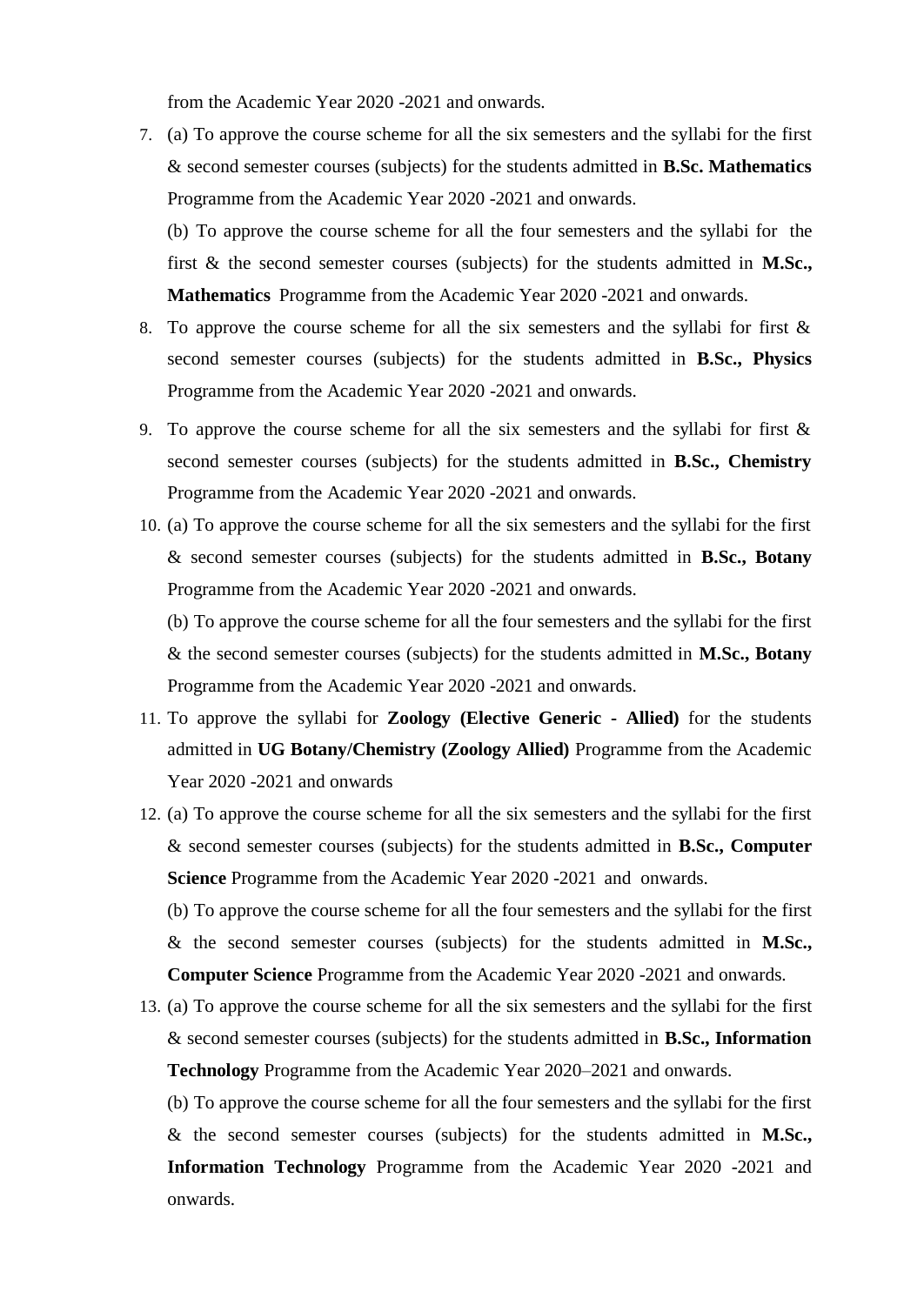- 14. To approve the course scheme for all the six semesters and the syllabi for first & second semester courses (subjects) for the students admitted in **B.Sc., Electronics** Programme from the Academic Year 2020 -2021 and onwards.
- 15. (a) To approve the course scheme for all the six semesters and the syllabi for the first & second semester courses (subjects) for the students admitted in **B.Sc., Costume Design & Fashion** Programme from the Academic Year 2020-2021 and onwards.

(b) To approve the course scheme for all the six semesters and the syllabi for the first & the second semester courses (subjects) for the students admitted in **UGC-NSQF Sponsored B.Voc., Fashion Technology** Programme from the Academic Year 2020 - 2021 and onwards.

- 16. To approve the course scheme for all the six semesters and the syllabi for first & second semester courses (subjects) for the students admitted in **B.Sc., Statistics** Programme from the Academic Year 2020 -2021 and onwards.
- 17. To approve the syllabi of Ability Enhancement I **"Environmental Science"** (U20AE101) and Foundation Course – **"Yoga and Value Education"** (U20FC201) in **Part IV,** Semesters I and II respectively for the students admitted in all **UG Programmes** and branches from the Academic Year 2020 -2021 and onwards.
- 18. To approve the syllabi of Ability Enhancement I & II– **Cyber Security and Life Skills** courses for Semesters I and II respectively for the students admitted in all **PG Programmes** and branches from the Academic Year 2020 -2021 and onwards.
- 19. To approve the syllabi for **Part: IV Extra Departmental Course - Open Elective** for all the students admitted in various **Under Graduate Programmes and Post Graduate Programmes (Except M.Sc., Mathematics)** from the Academic Year 2020 -2021 and onwards (List of Open Elective Course of various Departments is enclosed).
- 20. To approve the syllabi for Part I **- Communicative English** and Part II **Teaching and Learning Process and Core Teaching Skills** courses for all the students admitted in various **Post Graduate Programmes** from the Academic Year 2020 -2021 and onwards.
- 21. To approve and the adoption of the course scheme and the syllabi given by M.S. University for the students admitted in various **UGC - NSQF Sponsored Certificate Courses** from the Academic Year 2020 -2021 and onwards (List of Certificate Courses conducted by various Departments is Enclosed).
- 22. To approve the course scheme and the syllabi for the students admitted in **UGC - NSQF Sponsored Certificate Course in Language Skills for Social Development** Programme from the Academic Year 2020 -2021 and onwards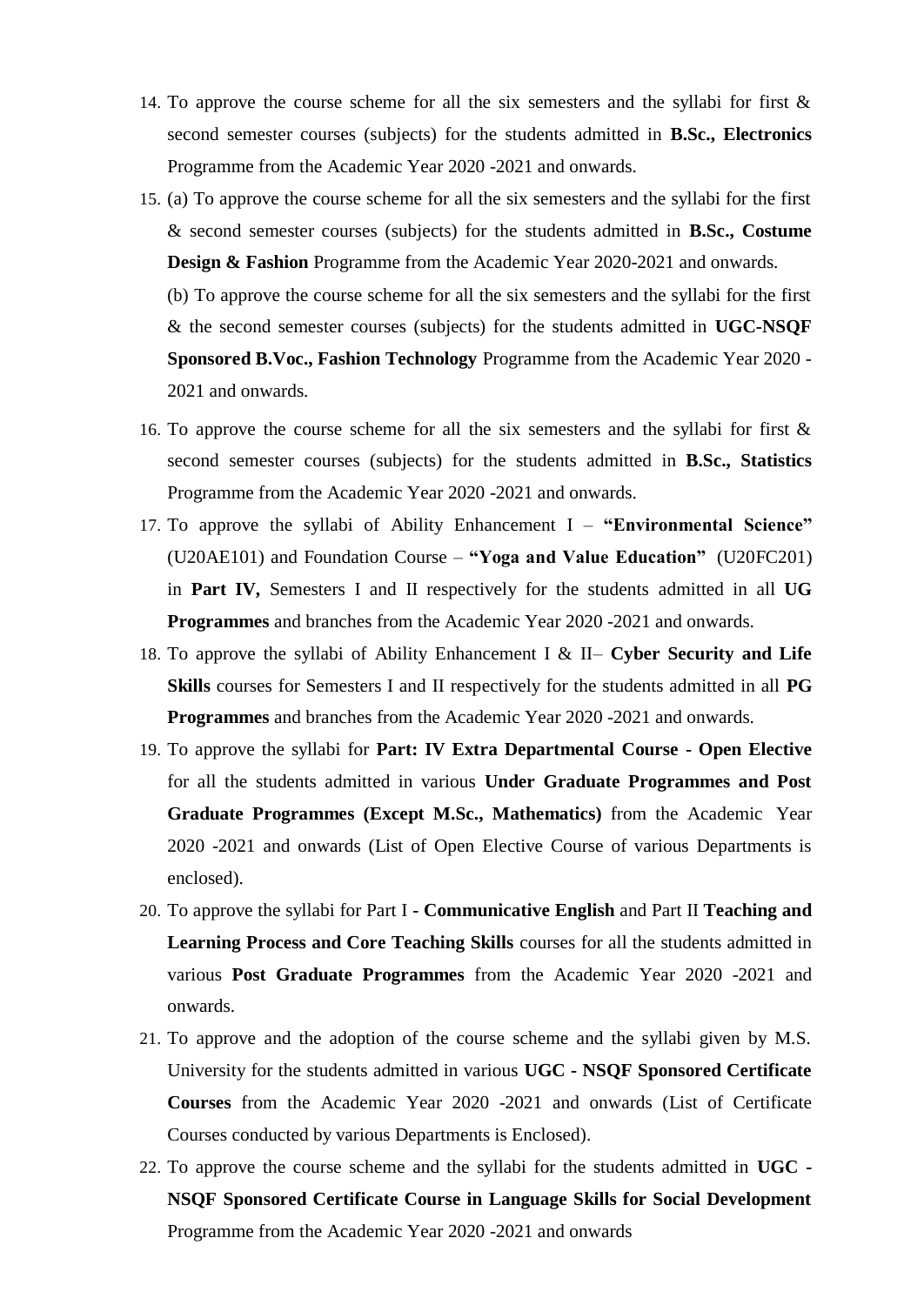- 23. To approve the syllabi for the **Value Added Course (Certificate Course)** for all the students admitted in the B.Sc., Botany Programme in the Academic Year 2020-2021 and onwards.
- 24. To approve the Question Paper Pattern of **Continuous Internal Assessment (CIA)** for both **Theory and Practical Examinations for all the Under Graduate Programmes** from the Academic Year 2020-2021 and onwards.
- 25. To approve the **Question Paper Pattern of End Semester Examination (ESE)** for both **Theory and Practical Examinations for all the Under Graduate Programmes** from the Academic Year 2020-2021 and onwards.
- 26. To approve the **Question Paper Pattern of Continuous Internal Assessment (CIA**) for both **Theory and Practical Examinations for all the Post Graduate Programmes** from the Academic Year 2020-2021 and onwards.
- 27. To approve the **Question Paper Pattern of End Semester Examination (ESE)** for both **Theory and Practical Examinations for all the Post Graduate Programmes** from the Academic Year 2020-2021 and onwards.
- 28. To approve the **Panel of Examiners for Question Paper Setting** submitted by the Chairpersons of various Board of Studies.
- 29. To approve the **Panel of Examiners** submitted by the Chairpersons of various Board of Studies **Practical Examination and Central Valuation**.
- 30. Any other Item.

At the outset, Dr. N. R. Santhi Maheswari, the Principal and the Chairman of the Academic Council extended a cordial welcome to all the external and internal member of the first Academic Council meeting and initiated the proceedings of the meeting

The Chairman presented a brief report of GVN College, highlighted the prospects of Autonomous accreditation and OBE based curriculum and syllabi implementation.

## **The Chairman then took up the agenda items for discussion:**

### **Item 1.**

To approve the syllabi for **Part: I Tamil** Language course for first & second semester for the students admitted in all Under Graduate Programmes and branches during the Academic Year 2020-21 and onwards.

The Standing Committee of the Academic Affairs recommended and Mr.S.Thangamariappan, Head & Assistant Professor, Department of Tamil moved that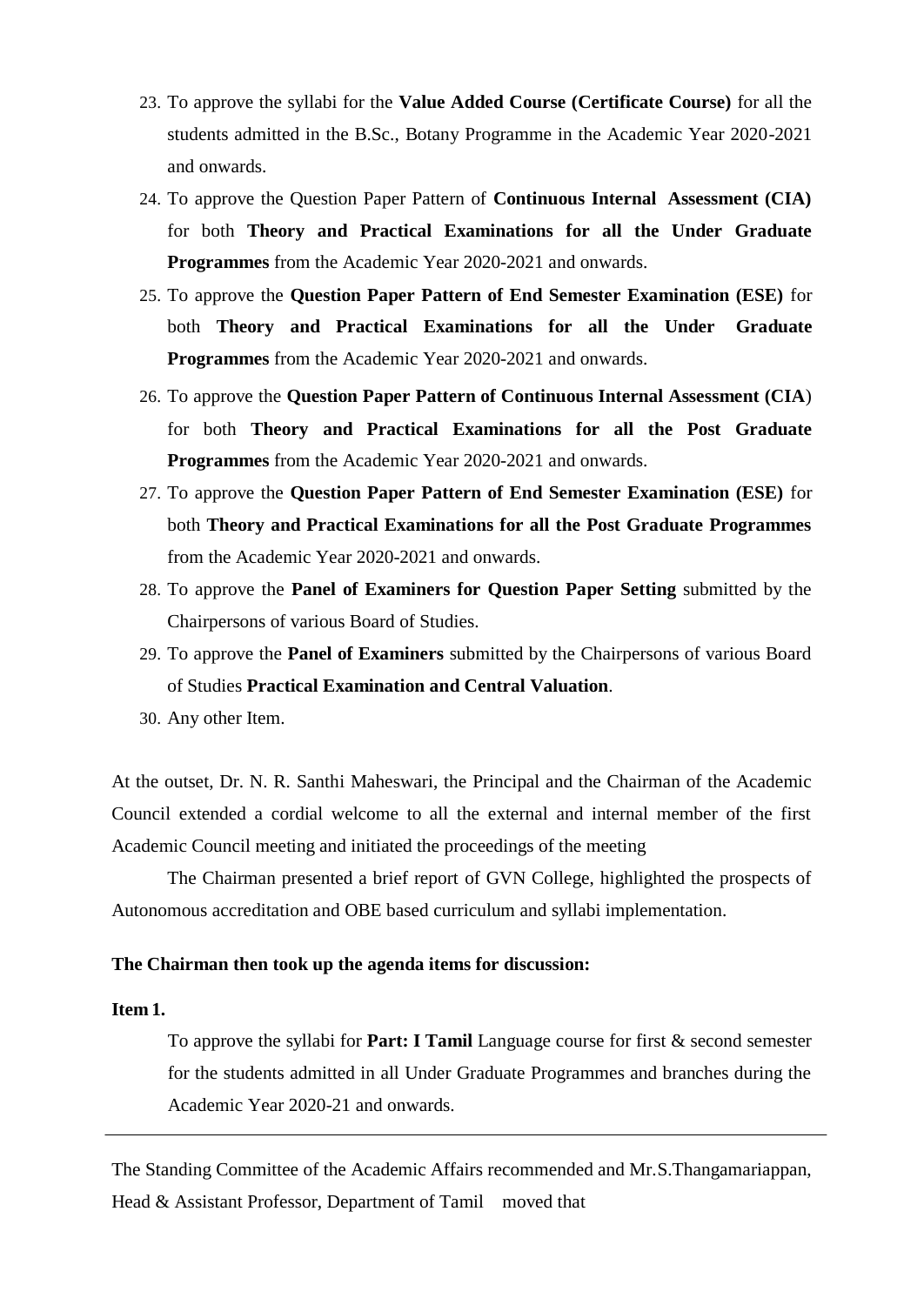The Syllabi for the **Part: I Tamil** Language course for the first two Semesters of all the UG Programmes during the Academic Year 2020-21 and onwards be approved

The above resolution was seconded by Prof.(Major) P. Chandra Sekaran, Director, Sri Sarada College of Education for Women, Tirunelveli and was approved

# **Item 2.**

To approve the adoption of the syllabi given by Manonmaniam Sundaranar University, Tirunelveli, **for Part I- Other than Tamil - Language course** for the first & the second semester for the Students admitted in all Under Graduate Programmes and branches during the Academic Year 2020-21 and onwards

The Standing Committee of the Academic Affairs recommended and the Chairman of the Academic Council moved that

**The adoption of the syllabi** given by Manonmaniam Sundaranar University, Tirunelveli, **for Part I- Other than Tamil - Language course** for the first & the second semester for the Students admitted in all Under Graduate Programmes and branches during the Academic Year 2020-21 and onwards be approved

The above resolution was seconded by Dr.S.Samuel Asir Raj, Professor, Department ofSociology, Manonmaniam Sundaranar University, Tirunelveli and was approved

#### **Item 3.**

- (a) To approve the syllabi for **English (Part – II)** for semester I and Semester II for the students admitted in all Under Graduate Programmes and branches from the Academic Year 2020 -2021 and onwards.
- (b) To approve the course scheme for all the six semesters and the syllabi for the first  $\&$ the second semester courses (subjects) for the students admitted in **B.A., English** Programme from the Academic Year 2020 -2021 and onwards.
- (c) To approve the course scheme for all the four semesters and the syllabi for the first  $\&$ the second semester courses (subjects) for the students admitted in **M.A., English** Programme from the Academic Year 2020 -2021 and onwards.

The Standing Committee of the Academic Affairs recommended and Mrs.G.Kameshwari, Head & Assistant Professor, Department of English moved that

i. The Syllabi for **English (Part – II)** for semester I and Semester II from the Academic Year 2020 -2021 and onwards be approved.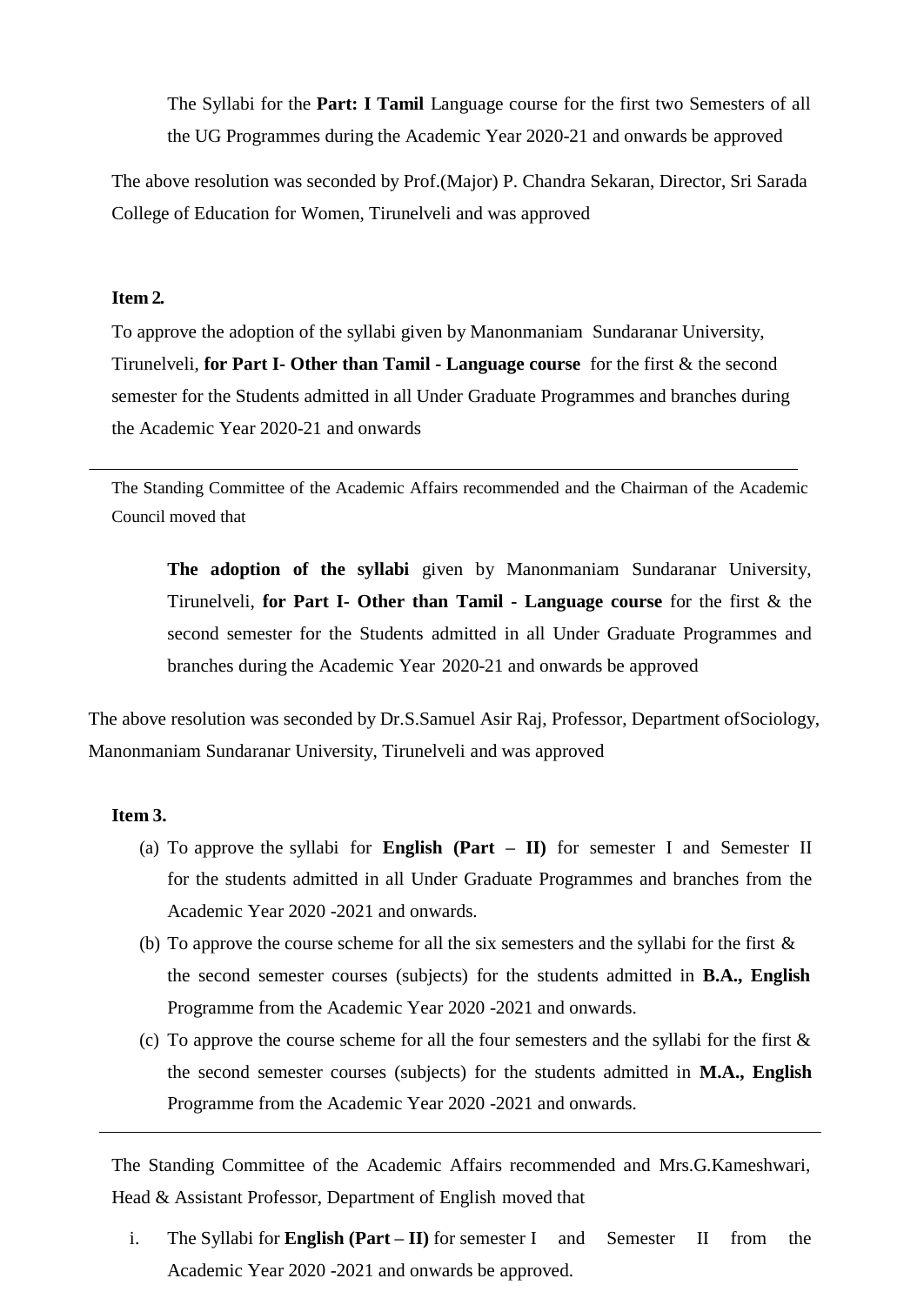- ii. The course scheme for all the six semesters and the syllabi for the first two semesters for the students admitted in **B.A. English** Programme from the Academic Year 2020 -2021 and onwards be approved.
- iii. The course scheme for all the four semesters and the syllabi for the first two semesters for the students admitted in **M.A. English** Programme from the Academic Year 2020 -2021 and onwards be approved.

The above resolutions were seconded by Dr. R. Sampath Kumar, Managing Director, M/S Kamala Speciality Hospital Pvt. Limited, Kovilpatti and were approved

### **Item 4.**

- (a) To approve the course scheme for all the six semesters and the syllabi for the first  $\&$ second semester courses (subjects) for the students admitted in **B.Com** Programme from the Academic Year 2020 -2021 and onwards.
- (b) To approve the course scheme for all the four semesters and the syllabi for first & second semester courses (subjects) for the students admitted in **M.Com** Programme from the Academic Year 2020 -2021 and onwards.
- (c) To approve the course scheme for all the two semesters and the syllabi for first & second semester courses (subjects) for the students admitted in **M.Phil. Commerce** Programme from the Academic Year 2020 -2021 and onwards.

The Standing Committee of the Academic Affairs recommended and Dr.R.Vishnupriya, Head & Assistant Professor, PG & Research Department of Commerce moved that

- i. The course scheme for all the six semesters and the syllabi for the first two semesters for the students admitted in **B.Com.** Programme from the Academic Year 2020 -2021 and onwards be approved.
- ii. The course scheme for all the four semesters and the syllabi for the first two semesters for the students admitted in **M.Com.** Programme from the Academic Year 2020 -2021 and onwards be approved.
- iii. The course scheme for all the two semesters and the syllabi for the first two semesters for the students admitted in **M.Phil.** Programme from the Academic Year 2020 -2021 and onwards be approved.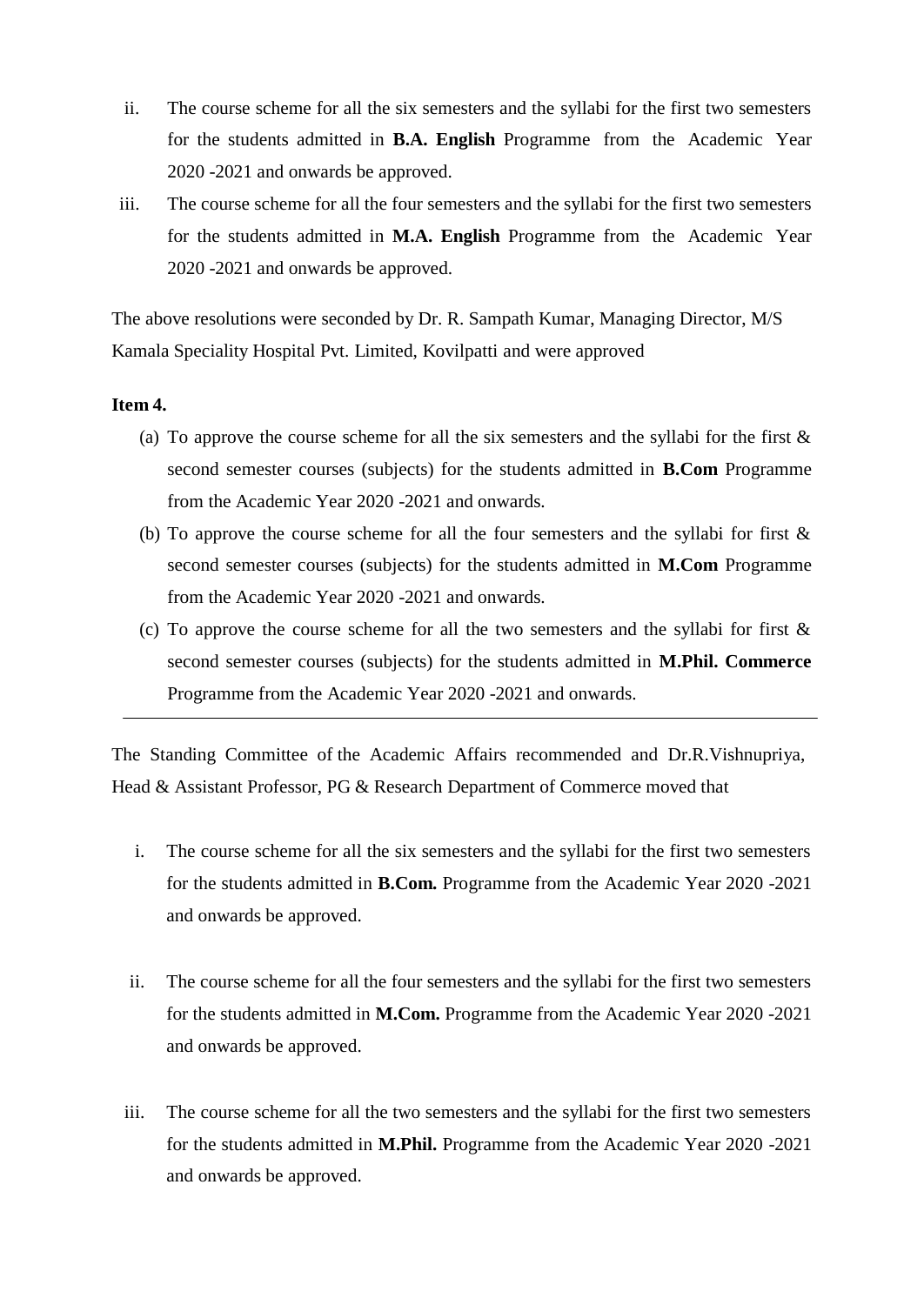The above resolutions were seconded by Mr.R.Karuppasamy Rose Match Factory M.D, Puthukirammam, Kovilpatti and CA. T. M. Uduman Ali, Auditor and were approved

#### **Item 5.**

To approve the course scheme for all the six semesters and the syllabi for first  $\&$ second semester courses (subjects) for the students admitted in **B.Com – Professional Accounting** Programme from the Academic Year 2020 -2021 and onwards.

The Standing Committee of the Academic Affairs recommended and Mr.R.Sockrates, Head & Assistant Professor, Department of B.Com (PA) moved that

The course scheme for all the six semesters and the syllabi for the first two semesters for the students admitted in **B.Com.** Professional Accounting Programme from the Academic Year 2020 -2021 and onwards be approved.

The above resolution was seconded by CA. T. M. Uduman Ali, Auditor, Kovilpatti and was approved

#### **Item 6.**

To approve the course scheme for all the six semesters and the syllabi for first  $\&$ second semester courses (subjects) for the students admitted in **B.B.A** Programme from the Academic Year 2020 -2021 and onwards.

The Standing Committee of the Academic Affairs recommended and in the absence of Mr.S.Sivasankar, Head & Assistant Professor, Department of BBA, the Chairman of the Council moved that

The course scheme for all the six semesters and the syllabi for the first two semesters for the students admitted in **B.B.A** Programme from the Academic Year 2020 - 2021 and onwards be approved

The above resolution was seconded by Dr.J.Sacratees, Associate Professor, Department of Economics, Manonmaniam Sundaranar University, Tirunelveli and was approved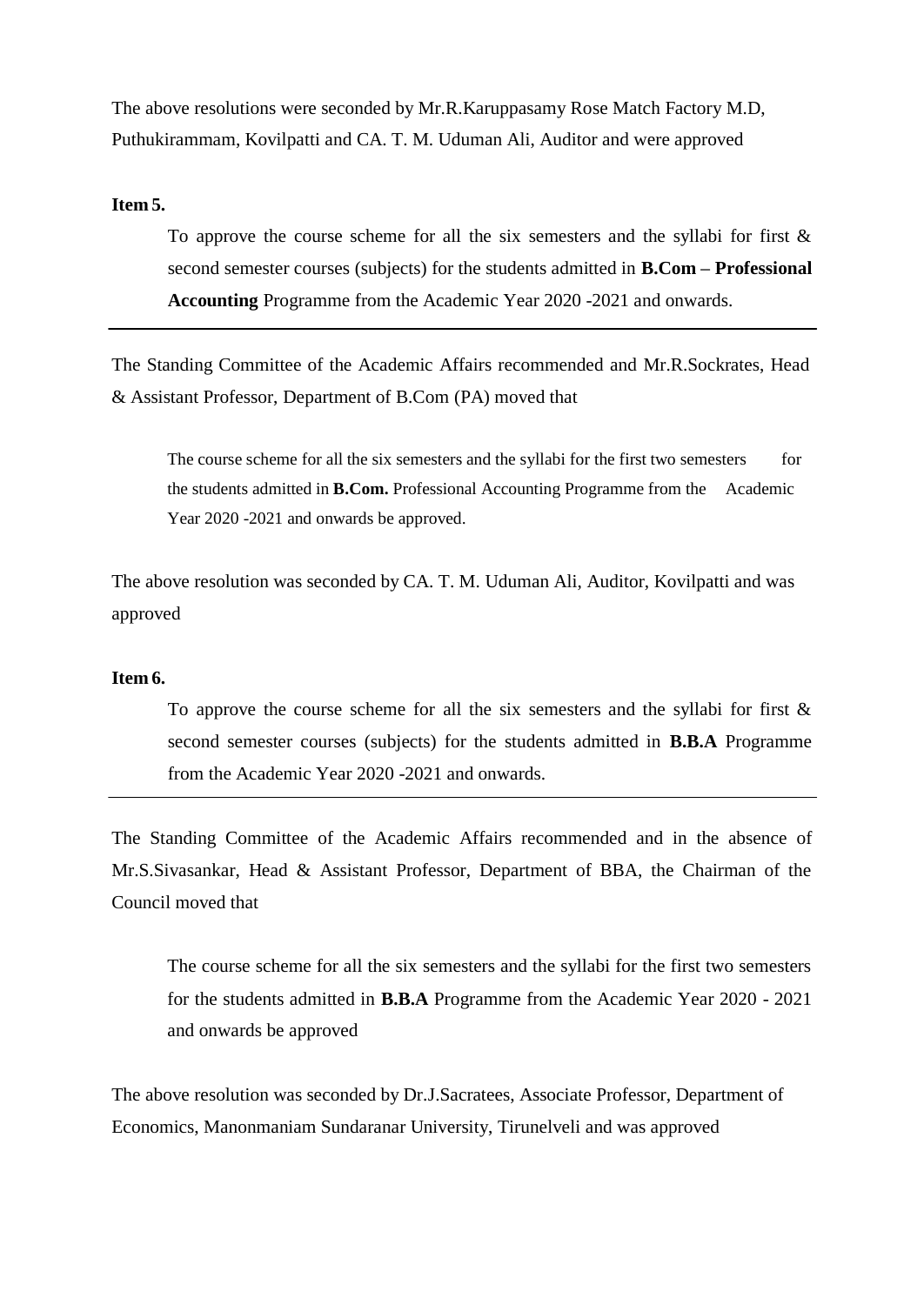# **Item 7.**

- (a) To approve the course scheme for all the six semesters and the syllabi for the first  $\&$ second semester courses (subjects) for the students admitted in **B.Sc., Mathematics** Programme from the Academic Year 2020 -2021 and onwards.
- (b) To approve the course scheme for all the four semesters and the syllabi for the first & the second semester courses (subjects) for the students admitted in **M.Sc., Mathematics** Programme from the Academic Year 2020 -2021 and onwards.

The Standing Committee of the Academic Affairs recommended and Dr. M. Subbulakshmi, Associate Professor, Department of Mathematics moved that

- i. The course scheme for all the six semesters and the syllabi for the first two semesters for the students admitted in **B.Sc. Mathematics** Programme from the Academic Year 2020 -2021 and onwards be approved.
- ii. The course scheme for all the four semesters and the syllabi for the first two semesters for the students admitted in **M.Sc. Mathematics** Programme from the Academic Year 2020 -2021 and onwards be approved.

The above resolutions were seconded by Dr. G. Venkatasalapathy, Director & Associate Professor, Department of Business Administration and were approved

# **Item 8.**

To approve the course scheme for all the six semesters and the syllabi for first  $\&$ second semester courses (subjects) for the students admitted in **B.Sc., Physics** Programme from the Academic Year 2020 -2021 and onwards.

The Standing Committee of the Academic Affairs recommended and Mrs.P.Chithraleka, Assistant Professor, Department of Physics moved that

The course scheme for all the six semesters and the syllabi for the first two semesters for the students admitted in **B.Sc. Physics** Programme from the Academic Year 2020 -2021 and onwards be approved.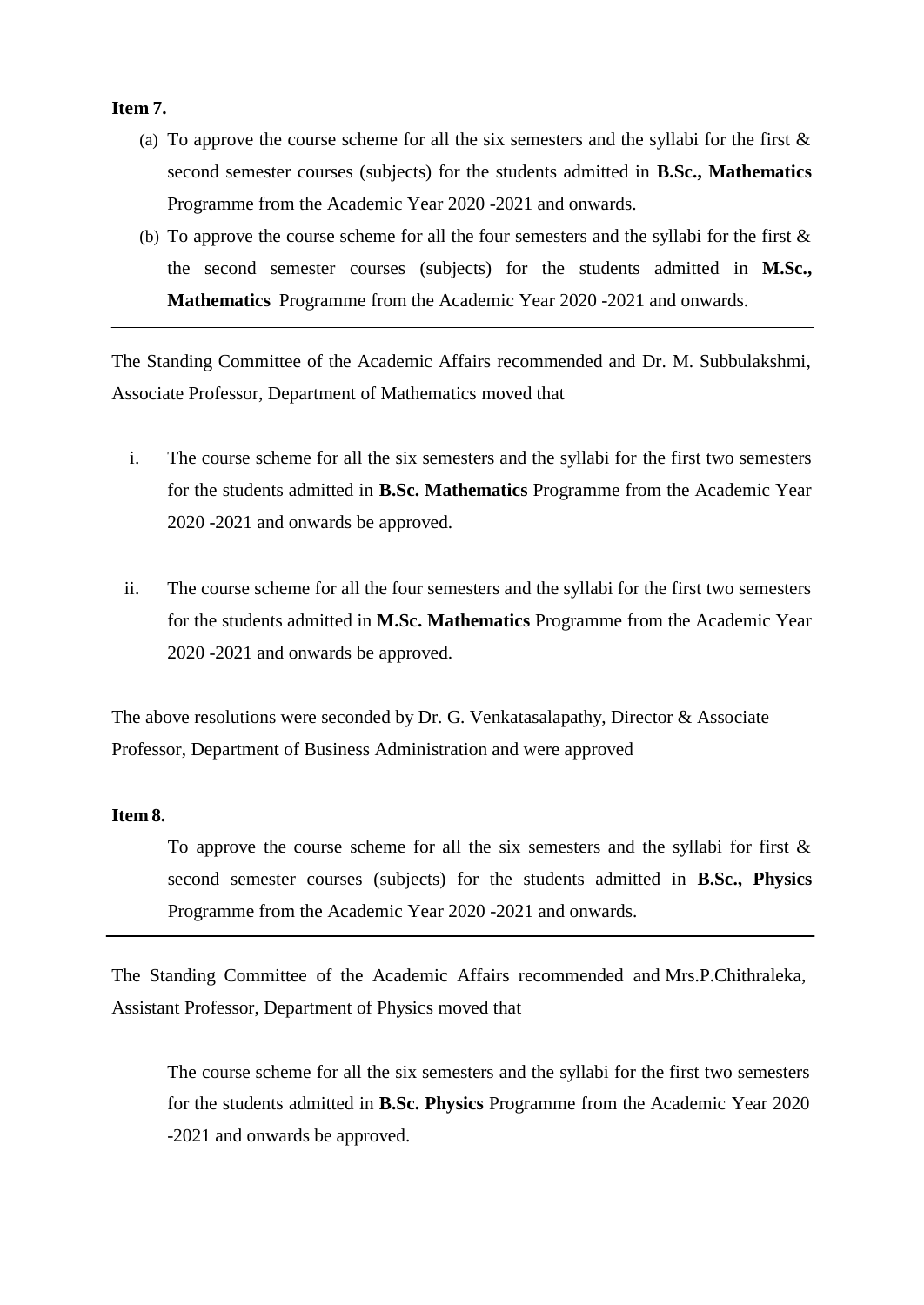The above resolution was seconded by Dr.K.Swarnalatha, Associate Professor, Department of Chemistry, Manonmaniam Sundaranar University, Tirunelveli and was approved

#### **Item 9.**

To approve the course scheme for all the six semesters and the syllabi for first  $\&$ second semester courses (subjects) for the students admitted in **B.Sc., Chemistry** Programme from the Academic Year 2020 -2021 and onwards.

The Standing Committee of the Academic Affairs recommended and Dr.B.Umadevi, Head & Associate Professor, Department of Chemistry moved that

The course scheme for all the six semesters and the syllabi for the first two semesters for the students admitted in **B.Sc. Chemistry** Programme from the Academic Year 2020 -2021 and onwards be approved.

Prof.(Major) P. Chandra Sekaran, Director, Sri Sarada College of Education for Women, Tirunelveli suggested the Head, Dept. of Chemistry to change the title of the Part-III Elective Generic-I from "Problems in Statistics" to "Statistics for Physical Sciences".

The Head replied that she would make changes in the title of the Elective Generic-I

The above resolution was seconded by Prof.(Major) P. Chandra Sekaran, Director, Sri Sarada College of Education for Women, Tirunelveli and was approved

#### **10. Department of Botany**

- (a) To approve the course scheme for all the six semesters and the syllabi for the first  $\&$ second semester courses (subjects) for the students admitted in **B.Sc., Botany** Programme from the Academic Year 2020 -2021 and onwards.
- (b) To approve the course scheme for all the four semesters and the syllabi for the first & the second semester courses (subjects) for the students admitted in **M.Sc., Botany** Programme from the Academic Year 2020 -2021 and onwards.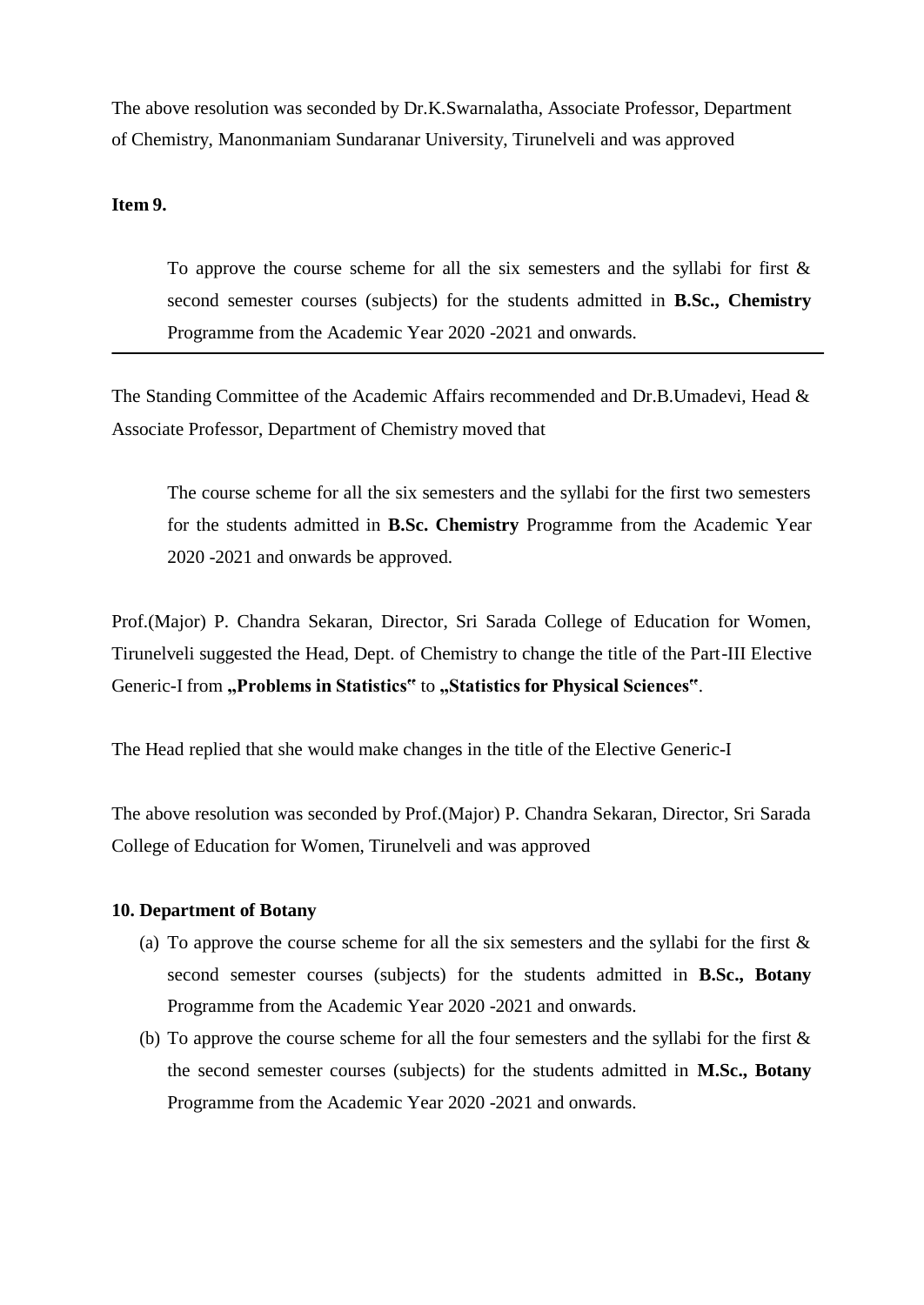The Standing Committee of the Academic Affairs recommended and Dr.B.Makeskumar, Controller of Examination, Head & Assistant Professor, Department of Botany moved that

- **i.** The course scheme for all the six semesters and the syllabi for the first two semesters for the students admitted in **B.Sc. Botany** Programme from the Academic Year 2020 - 2021 and onwards be approved.
- **ii.** The course scheme for all the four semesters and the syllabi for the first two semesters for the students admitted in **M.Sc. Botany** Programme from the Academic Year 2020 -2021 and onwards be approved.

The above resolutions were seconded by Dr.B.Umadevi, Head & Associate Professor, Department of Chemistry and were approved

#### **Item 11.**

To approve the syllabi for **Zoology (Elective Generic - Allied)** for the students admitted in **UG Botany/Chemistry (Zoology Allied)** Programme from the Academic Year 2020 -2021 and onwards

The Standing Committee of the Academic Affairs recommended and Dr. P. Kumar, Assistant Professor, Department of Zoology moved that

The syllabi for **Zoology (Elective Generic - Allied)** for the students admitted in **UG Botany/Chemistry (Zoology Allied)** Programme from the academic year 2020-2021 and onwards be approved

The above resolution was seconded by Dr.S.Samuel Asir Raj Professor, Department of Sociology, Manonmaniam Sundaranar University, Tirunelveli and was approved

# **Item 12.**

- (a) To approve the course scheme for all the six semesters and the syllabi for the first  $\&$ second semester courses (subjects) for the students admitted in **B.Sc., Computer Science** Programme from the Academic Year 2020 -2021 and onwards.
- (b) To approve the course scheme for all the four semesters and the syllabi for the first & the second semester courses (subjects) for the students admitted in **M.Sc., Computer Science** Programme from the Academic Year 2020 -2021 and onwards.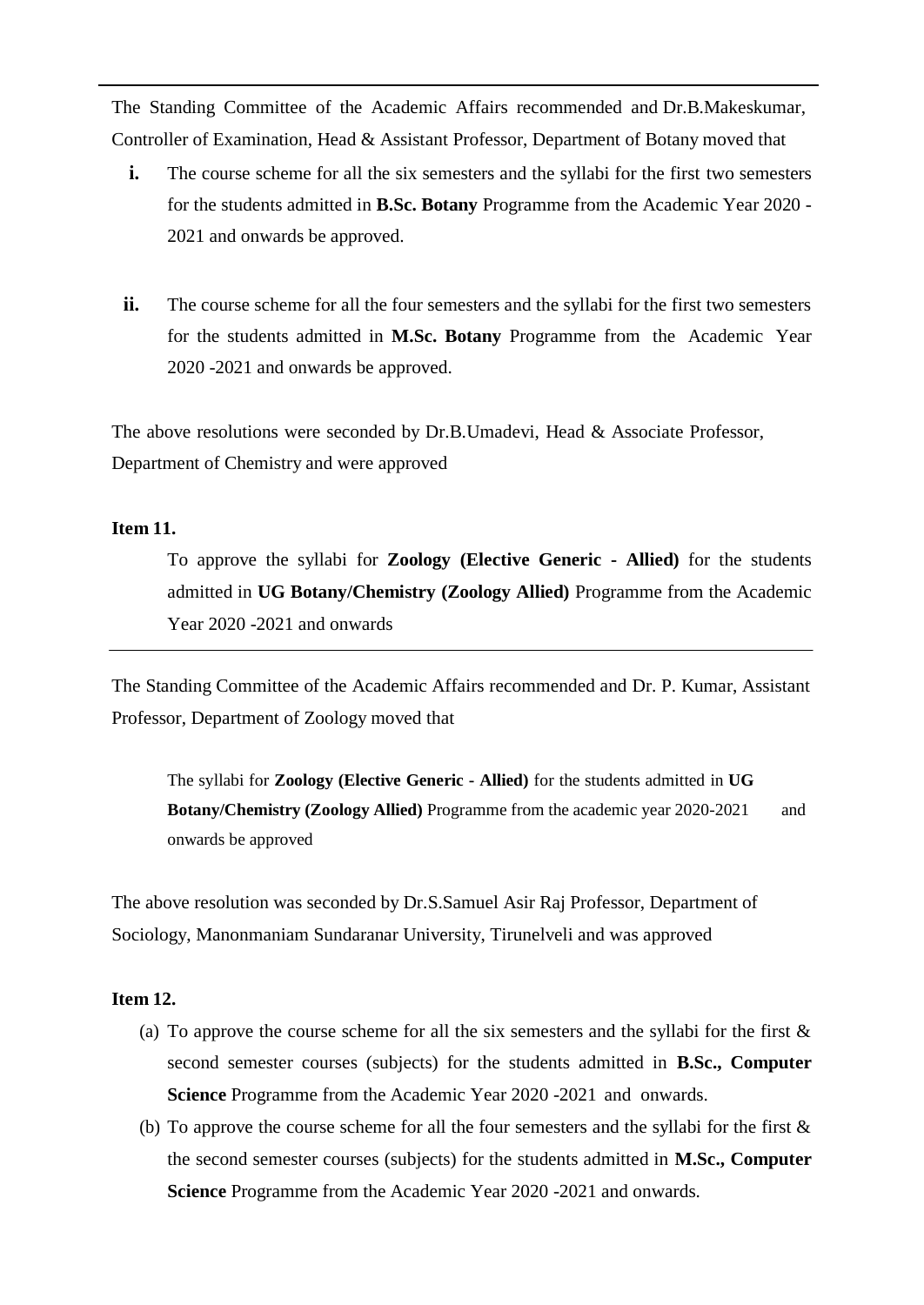The Standing Committee of the Academic Affairs recommended and Dr.B.Makeskumar, Controller of Examination, Head & Assistant Professor, Department of Botany moved that

- i. The course scheme for all the six semesters and the syllabi for the first two semesters for the students admitted in **B.Sc. Computer Science** Programme from the Academic Year 2020 -2021 and onwards be approved
- ii. The course scheme for all the four semesters and the syllabi for the first two semesters for the students admitted in **M.Sc. Computer Science** Programme from the Academic Year 2020 -2021 and onwards be approved

The above resolutions were seconded by Prof. (Major) P. Chandra Sekaran, Director, Sri Sarada College of Education for Women, Tirunelveli and were approved

#### **Item 13.**

- (a) To approve the course scheme for all the six semesters and the syllabi for the first  $\&$ second semester courses (subjects) for the students admitted in **B.Sc., Information Technology** Programme from the Academic Year 2020–2021 and onwards.
- (b) To approve the course scheme for all the four semesters and the syllabi for the first & the second semester courses (subjects) for the students admitted in **M.Sc., Information Technology** Programme from the Academic Year 2020 -2021 and onwards.

The Standing Committee of the Academic Affairs recommended and Mrs.R.Veeralakshmi, Head & Assistant Professor, Department of Information Technology moved that

- i. The course scheme for all the six semesters and the syllabi for the first two semesters for the students admitted in **B.Sc. Information Technology** Programme from the Academic Year 2020 -2021 and onwards be approved.
- ii. The course scheme for all the four semesters and the syllabi for the first two semesters for the students admitted in **M.Sc. Information Technology** Programme from the Academic Year 2020 -2021 and onwards be approved.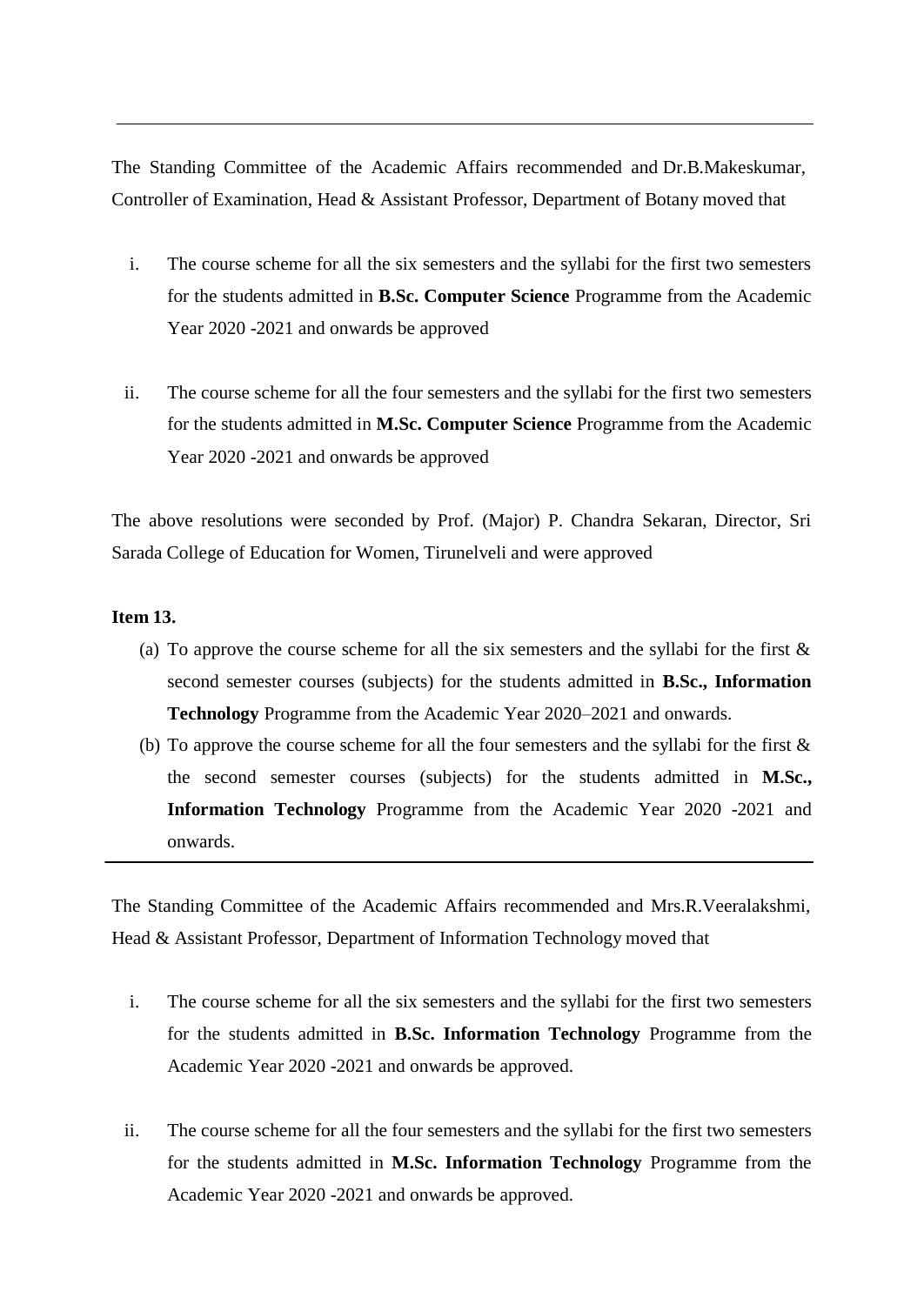Prof.(Major) P. Chandra Sekaran, Director, Sri Sarada College of Education for Women, Tirunelveli asked the Head, Dept. of Informative Technology about the Computer Science based Common and Different papers included in their Syllabi.

In reply, the Head stated that 75% of their syllabi are common and 25% is different. It is because students enrolled in the branch of study belong to other majors and not computer science based.

The Committee suggested to add prefixes in the title and make some differences in the content of the IT papers.

The Head accepted to include the changes in the curriculum.

The above resolutions were seconded by Dr. A. Pandiarani, Associate Professor, Department of Mathematics and were approved

# **Item 14.**

To approve the course scheme for all the six semesters and the syllabi for first  $\&$ second semester courses (subjects) for the students admitted in **B.Sc., Electronics** Programme from the Academic Year 2020 -2021 and onwards.

The Standing Committee of the Academic Affairs recommended and Mrs.R.Manimegalai, Head & Assistant Professor, Department of Electronics moved that

The course scheme for all the six semesters and the syllabi for the first two semesters for the students admitted in **B.Sc. Electronics** Programme from the Academic Year 2020 -2021 and onwards be approved.

The above resolution was seconded by Dr.B.N.Prathibha, Head & Assistant Professor, Department of Computer Science and was approved

### **Item 15.**

(a) To approve the course scheme for all the six semesters and the syllabi for the first  $\&$ second semester courses (subjects) for the students admitted in **B.Sc., Costume Design & Fashion** Programme from the Academic Year 2020-2021 and onwards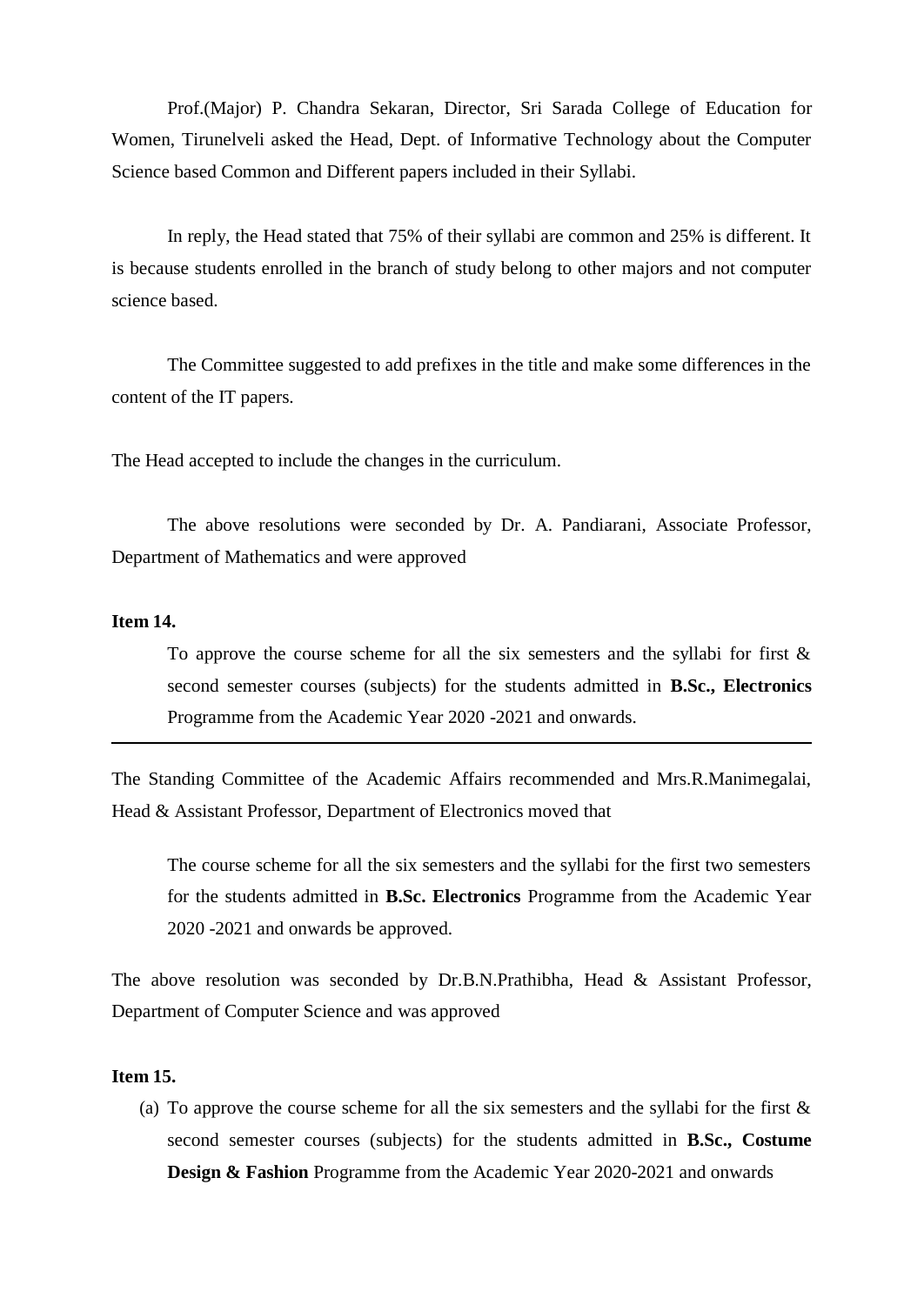(b) To approve the course scheme for all the six semesters and the syllabi for the first  $\&$ the second semester courses (subjects) for the students admitted in **UGC-NSQF Sponsored B.Voc., Fashion Technology** Programme from the Academic Year 2020 - 2021 and onwards.

The Standing Committee of the Academic Affairs recommended and Mrs.V.Santhanalakshmi, Head & Assistant Professor, Department of CD&F moved that

- i. The course scheme for all the six semesters and the syllabi for the first two semesters to Consider and Approve for the students admitted in B.Sc. Costume Design & Fashion Programme from the Academic Year 2020 -2021 and onwards be approved.
- ii. The course scheme for all the six semesters and the syllabi for the first two semesters for the students admitted in UGC-NSQF Sponsored B.Voc., Fashion Technology Programme from the Academic Year 2020 - 2021 and onwards be approved.

The above resolutions were seconded by Mr. R. Karuppasamy, Rose Match Factory M.D, Puthukirammam, Kovilpatti and were approved

# **Item 16.**

To approve the course scheme for all the six semesters and the syllabi for first  $\&$ second semester courses (subjects) for the students admitted in **B.Sc., Statistics** Programme from the Academic Year 2020 -2021 and onwards.

The Standing Committee of the Academic Affairs recommended and Dr.T.Saradhadevi, Head & Assistant Professor, Department of Statistic moved that

The course scheme for all the six semesters and the syllabi for the first two semesters for the students admitted in **B.Sc. Statistics** Programme from the Academic Year 2020 -2021 and onwards be approved

The above resolution was seconded by Dr.K.Swarnalatha, Associate Professor, Department of Chemistry, Manonmaniam Sundaranar University, Tirunelveli and was approved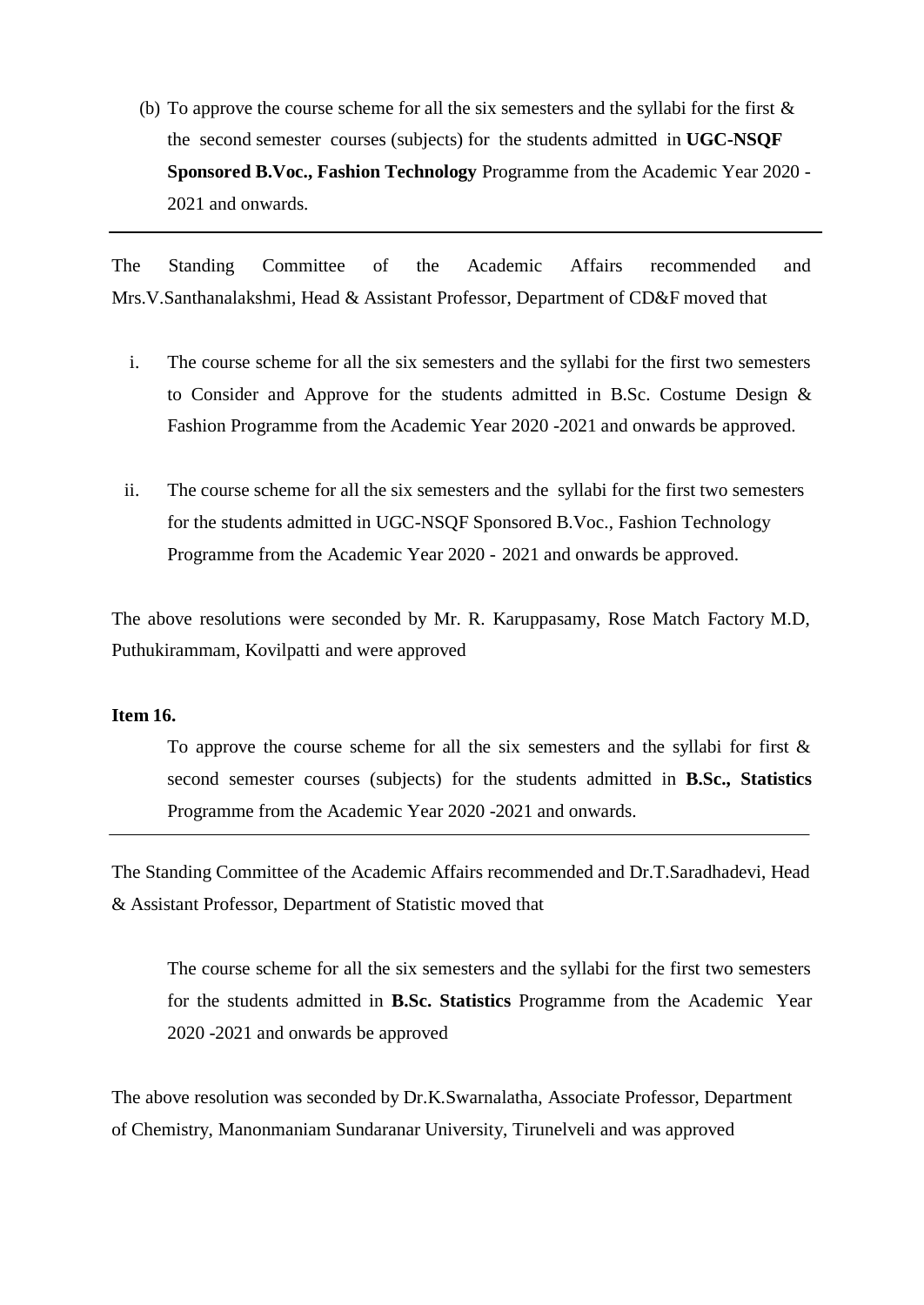#### **Item 17 - 23.**

- (a) To approve the syllabi of Ability Enhancement I **"Environmental Science"** (U20AE101) and Foundation Course – **"Yoga and Value Education"** (U20FC201) in **Part IV,** Semesters I and II respectively for the students admitted in all **UG Programmes** and branches from the Academic Year 2020 -2021 and onwards.
- (b) To approve the syllabi of Ability Enhancement I & II– **Cyber Security and Life Skills** courses for Semesters I and II respectively for the students admitted in all **PG Programmes** and branches from the Academic Year 2020 -2021 and onwards.
- (c) To approve the syllabi for **Part: IV Extra Departmental Course - Open Elective** for all the students admitted in various **Under Graduate Porgrammes and Post Graduate Programmes (Except M.Sc., Mathematics)** from the Academic Year 2020 -2021 and onwards (List of Open Elective Course of various Departments is enclosed).
- (d) To approve the syllabi for Part I **- Communicative English** and Part II **Teaching and Learning Process and Core Teaching Skills** courses for all the students admitted in various **Post Graduate Programmes** from the Academic Year 2020 -2021 and onwards.
- (e) To approve and the adoption of the course scheme and the syllabi given by M.S. University for the students admitted in various **UGC - NSQF Sponsored Certificate Courses** from the Academic Year 2020 -2021 and onwards (List of Certificate Courses conducted by various Departments is Enclosed).
- (f) To approve the course scheme and the syllabi for the students admitted in **UGC - NSQF Sponsored Certificate Course in Language Skills for Social Development** Programme from the Academic Year 2020 -2021 and onwards
- (g) To approve the syllabi for the **Value Added Course (Certificate Course)** for all the students admitted in the B.Sc., Botany Programme in the Academic Year 2020-2021 and onwards.

The Standing Committee of the Academic Affairs recommended and Dr. N.R. Santhi Maheswari, Chairman, Head & Associate Professor of Mathematics, moved that

i. The syllabi of Ability Enhancement I – **"Environmental Science"** (U20AE101) and Foundation Course – **"Yoga and Value Education"** (U20FC201) in **Part IV,** Semesters I and II respectively for the students admitted in all **UG Programmes** and branches from the Academic Year 2020 -2021 and onwards be approved.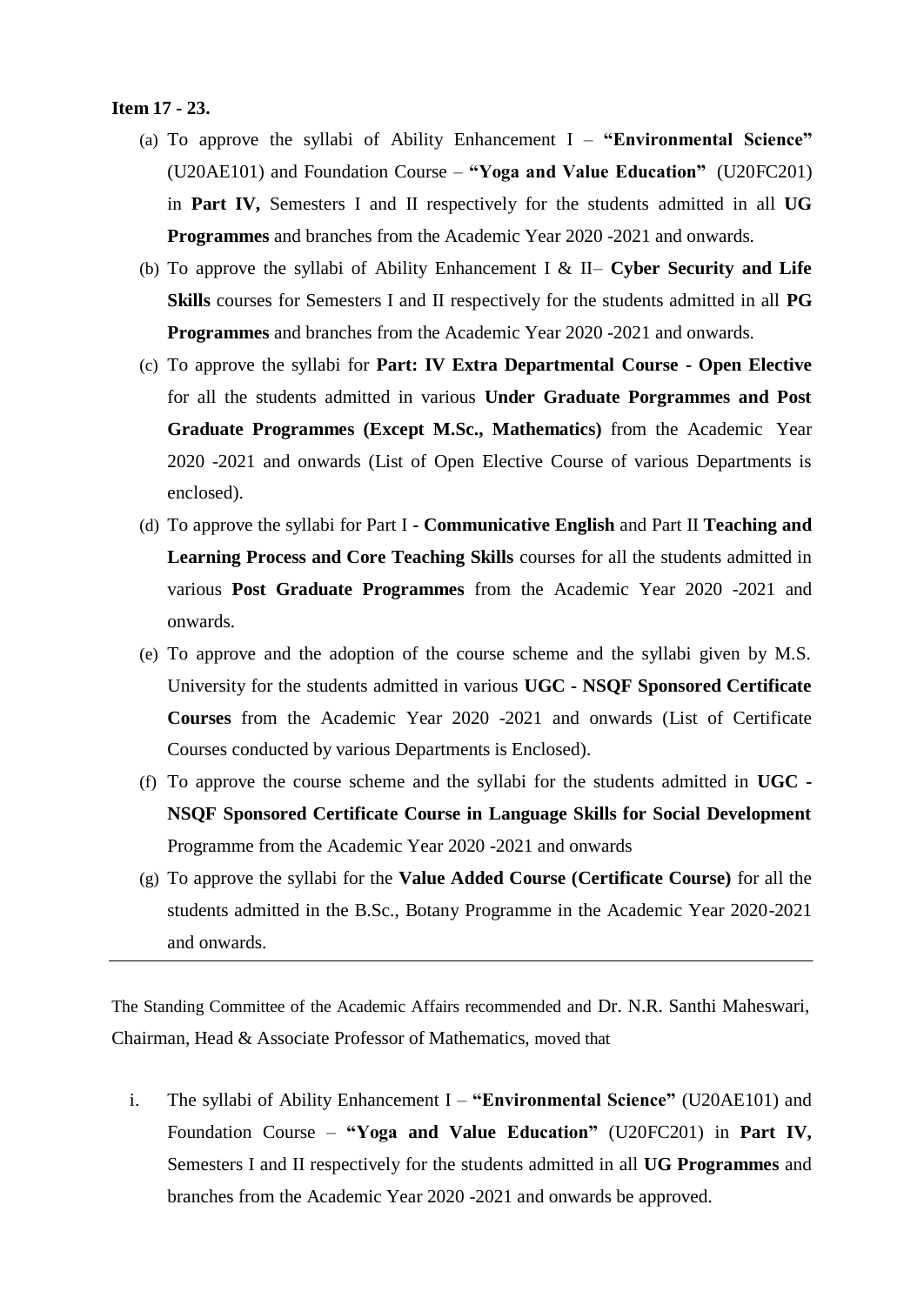- ii. The syllabi of Ability Enhancement I & II– **Cyber Security and Life Skills** courses for Semesters I and II respectively for the students admitted in all **PG Programmes** and branches from the Academic Year 2020 -2021 and onwards be approved.
- iii. The syllabi for **Part: IV Extra Departmental Course - Open Elective** for all the students admitted in various **Under Graduate Porgrammes and Post Graduate Programmes (Except M.Sc., Mathematics)** from the Academic Year 2020 -2021 and onwards be approved.
- iv. The syllabi for Part I **- Communicative English** and Part II **Teaching and Learning Process and Core Teaching Skills** courses for all the students admitted in various **Post Graduate Programmes** from the Academic Year 2020 -2021 and onwards be approved.
- v. The adoption of the course scheme and the syllabi given by M.S. University for the students admitted in various **UGC - NSQF Sponsored Certificate Courses** from the Academic Year 2020 -2021 and onwards be approved.
- vi. The course scheme and the syllabi for the students admitted in **UGC-NSQF Sponsored Certificate Course in Language Skills for Social Development** Programme from the Academic Year 2020 -2021 and onwards be approved.
- vii. The syllabi for the **Value Added Course (Certificate Course)** for all the students admitted in the B.Sc., Botany Programme from the Academic Year 2020-2021 and onwards be approved.
- viii. The syllabi for the **Value Added Course (Certificate Course)** for all the students admitted in the B.Sc., Botany Programme from the Academic Year 2020-2021 and onwards be approved.

Prof.(Major) P. Chandra Sekaran, Director, Sri Sarada College of Education for Women, Tirunelveli Suggested the Heads, Department of English and Physics to include minimum three titles for UG & PG Part-IV Open Elective paper. Also, he said that Competitive Examination papers could not be considered as a course and asked the chairperson to look into the course.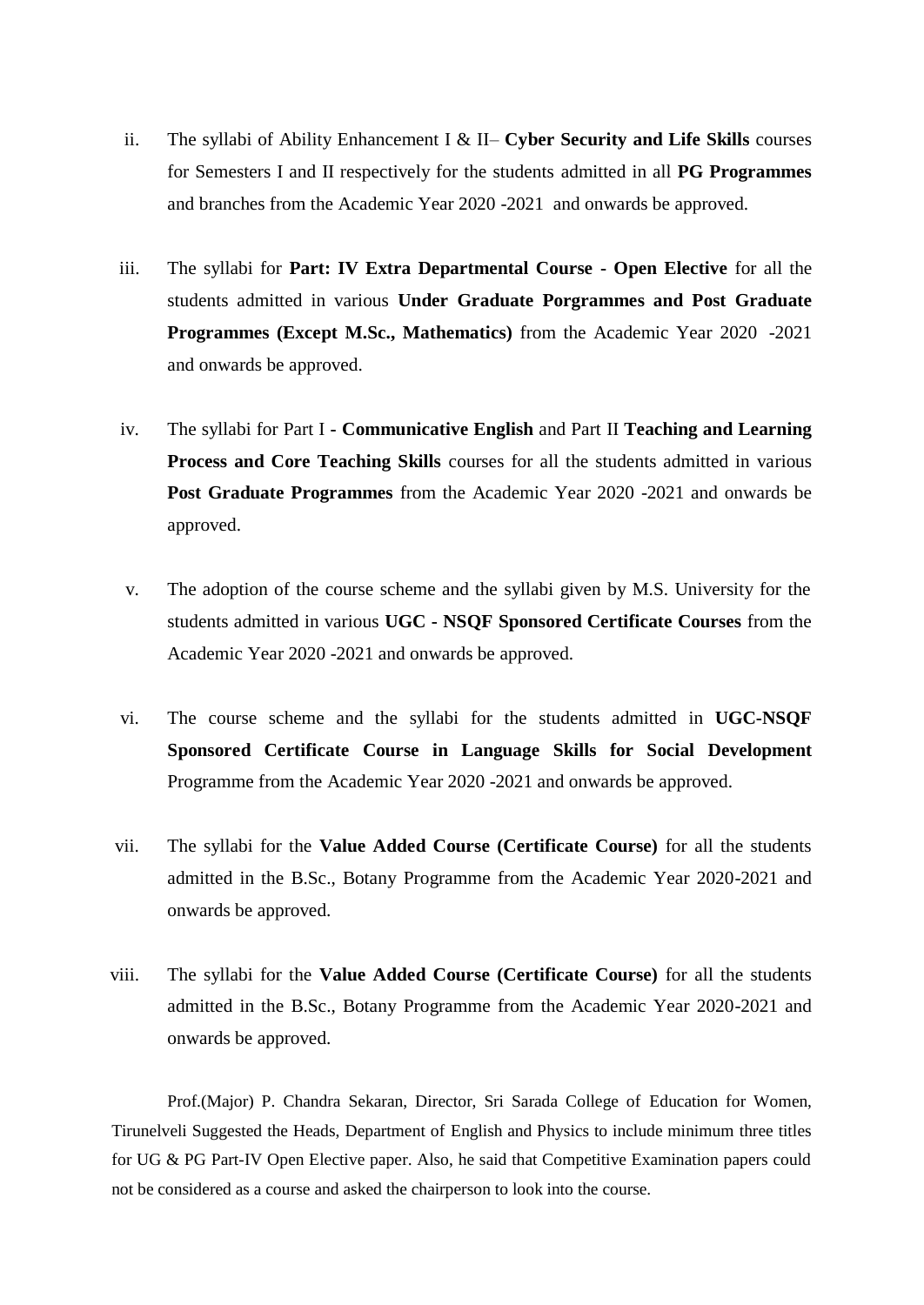Dr.J.Sacratees, Associate Professor, Department of Economics, Manonmaniam Sundaranar University, Tirunelveli informed the Heads that care should be taken while assigning credit points for core papers. Instead of assigning different Credit point for Core papers, it was suggested to give 4 Credit for all the core papers. Also, he added that difference in Credit points would create difficult during Academic Audit.

Dr.K.Swarnalatha, Associate Professor, Department of Chemistry, Manonmaniam Sundaranar University, Tirunelveli, suggested to include Professional English - the compulsory paper assigned by TANSCHE.

All the suggestions were taken up for consideration.

The above resolutions were seconded by Dr.B.Umadevi, Head & Associate Professor, Department of Chemistry & Dr.B.Makeskumar, Controller of Examination, Head & Assistant Professor, Department of Botany and were approved

# **Item 24 & 27.**

- (a) To approve the Question Paper Pattern of **Continuous Internal Assessment (CIA)** for both **Theory and Practical Examinations for all the Under Graduate Programmes** from the Academic Year 2020-2021 and onwards.
- (b) To approve the **Question Paper Pattern of End Semester Examination (ESE)** for both **Theory and Practical Examinations for all the Under Graduate Programmes** from the Academic Year 2020-2021 and onwards.
- (c) To approve the **Question Paper Pattern of Continuous Internal Assessment (CIA**) for both **Theory and Practical Examinations for all the Post Graduate Programmes** from the Academic Year 2020-2021 and onwards.
- (d) To approve the **Question Paper Pattern of End Semester Examination (ESE)** for both **Theory and Practical Examinations for all the Post Graduate Programmes** from the Academic Year 2020-2021 and onwards

The Standing Committee of the Academic Affairs recommended and Dr. N.R. Santhi Maheswari, Chairman, Head & Associate Professor of Mathematics, moved that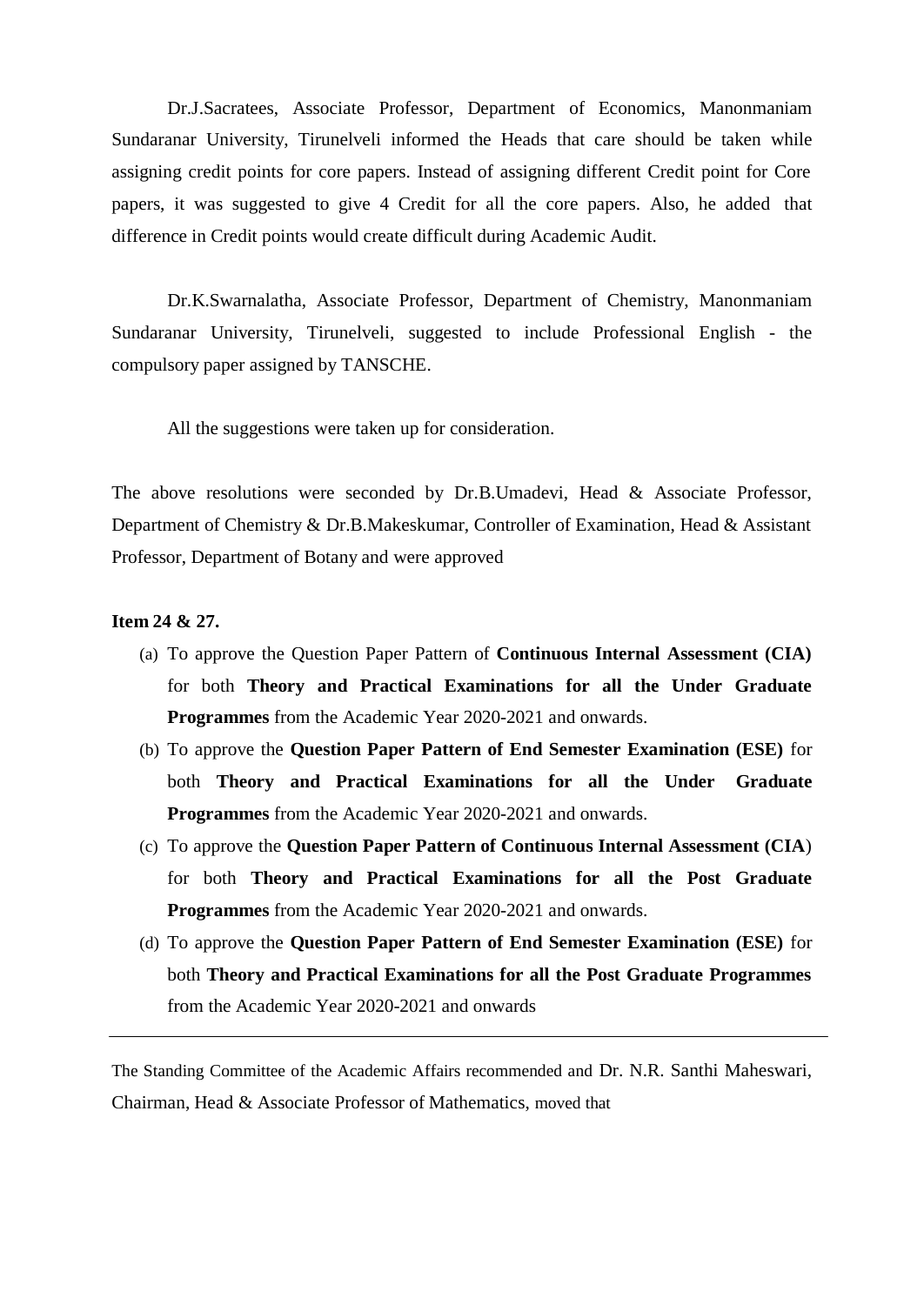- (a) The Question Paper Pattern of **Continuous Internal Assessment (CIA)** for both **Theory and Practical Examinations for all the Under Graduate Programmes** from the Academic Year 2020-2021 and onwards be approved.
- (b) The **Question Paper Pattern of End Semester Examination (ESE)** for both **Theory and Practical Examinations for all the Under Graduate Programmes** from the Academic Year 2020-2021 and onwards be approved.
- (c) The **Question Paper Pattern of Continuous Internal Assessment (CIA**) for both **Theory and Practical Examinations for all the Post Graduate Programmes** from the Academic Year 2020-2021 and onwards be approved.
- (d) The **Question Paper Pattern of End Semester Examination (ESE)** for both **Theory and Practical Examinations for all the Post Graduate Programmes** from the Academic Year 2020-2021 and onwards be approved.

The above resolutions were seconded by Dr.J.Sacratees, Associate Professor, Department of Economics, Manonmaniam Sundaranar University, Tirunelveli and Dr.S.Samuel Asir Raj, Professor, Department of Sociology, Manonmaniam Sundaranar University, Tirunelveli and were approved

#### **Item 28 & 29.**

- (a) To approve the **Panel of Examiners for Question Paper Setting** submitted by the Chairpersons of various Board of Studies.
- (b) To approve the **Panel of Examiners** submitted by the Chairpersons of various Board of Studies **Practical Examination and Central Valuation**.

The Standing Committee of the Academic Affairs recommended and Dr. N.R. Santhi Maheswari, Chairman, Head & Associate Professor of Mathematics, moved that

- i. The **Panel of Examiners for Question Paper Setting** submitted by the Chairpersons of various Board of Studies be approved.
- ii. The **Panel of Examiners** submitted by the Chairpersons of various Board of Studies **Practical Examination and Central Valuation** be approved.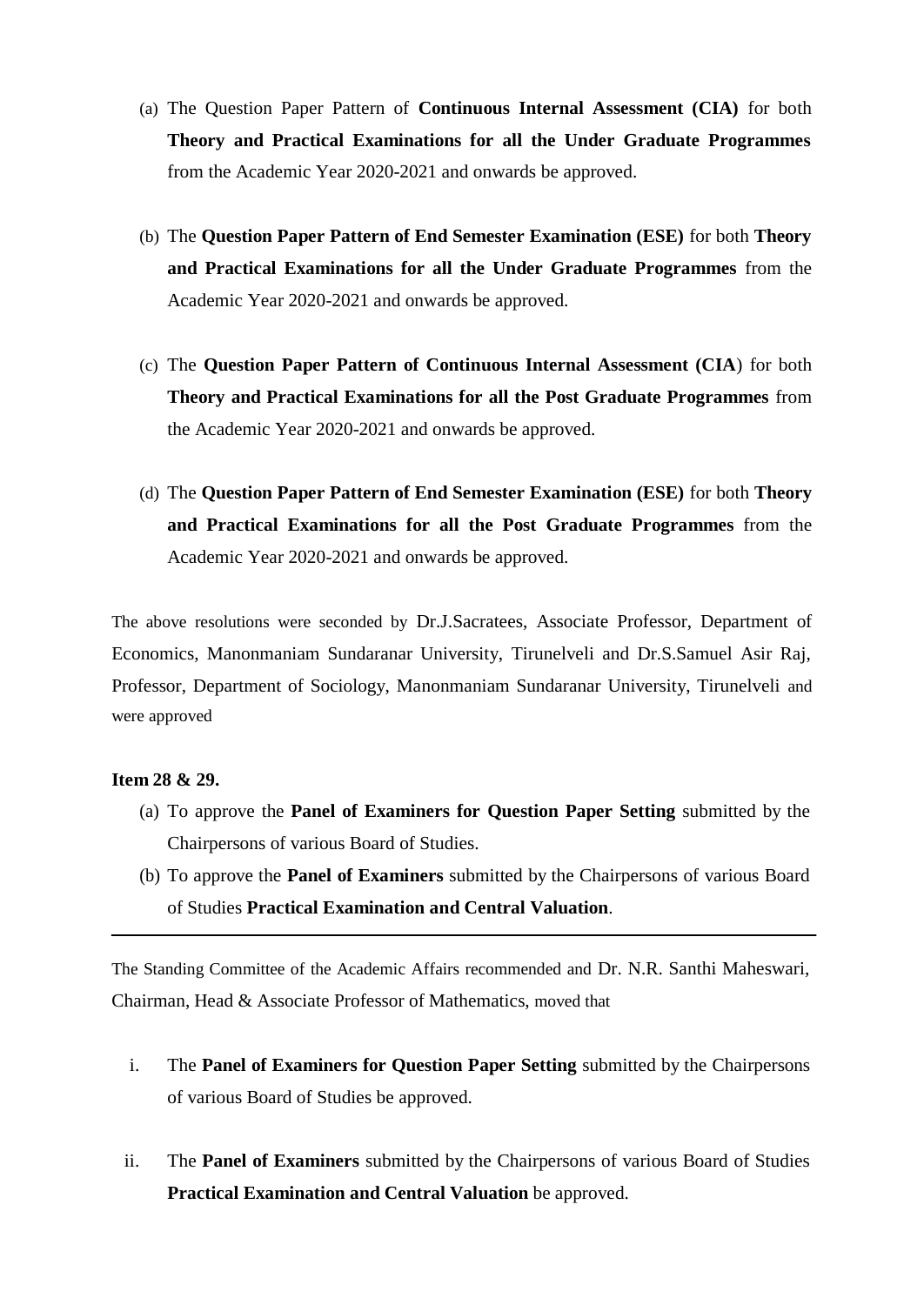The above resolutions were seconded by Prof.(Major) P. Chandra Sekaran, Director, Sri Sarada College of Education for Women, Tirunelveli and Mrs. D. Jeyabharathi, Assistant Controller of Examination & Assistant Professor, Department of Computer Science and were approved

# **The Committee suggested the following**

- Prof.(Major) P. Chandra Sekaran, Director, Sri Sarada College of Education for Women, Tirunelveli congratulated all the members and staff members for their pain-staking efforts and mentioned that the Department of mathematics has followed the correct course pattern for PG programme and assigned appropriate credit points. Also, he suggested to:
	- Give importance to core papers and remove part-I, II, & III patterns.
	- Focus on the Core Subjects with a minimum of 90 credit points.
	- Introduce B.A. History & Economics branches.
	- Motivate the students to do dual degree.
	- Focus on the PG Curriculum Skills hours should not be included in the Academic hours, if so it would raise questions during the Academic Audit.
	- Reconsider the Skill based papers included in the PG courses.
- Dr.S.Samuel Asir Raj, Professor, Department of Sociology, Manonmaniam Sundaranar University, Tirunelveli Congratulated the team and suggested the Chairman to :
	- Expand the Number of Departments in the College.
	- Explore the idea of starting History Department.
	- Move the College a Pioneering Institute.
	- Archaeology course could be introduced
- Dr.J.Sacratees, Associate Professor, Department of Economics, Manonmaniam Sundaranar University, Tirunelveli Congratulated all the members for arranging such a wonderful setup for conducing the meeting and suggested the following:
	- Credits assigned should be verified.
	- Content prepared under each title should reach the students to enhance their way of life.
	- TANSCHE syllabus should be included in the curriculum.